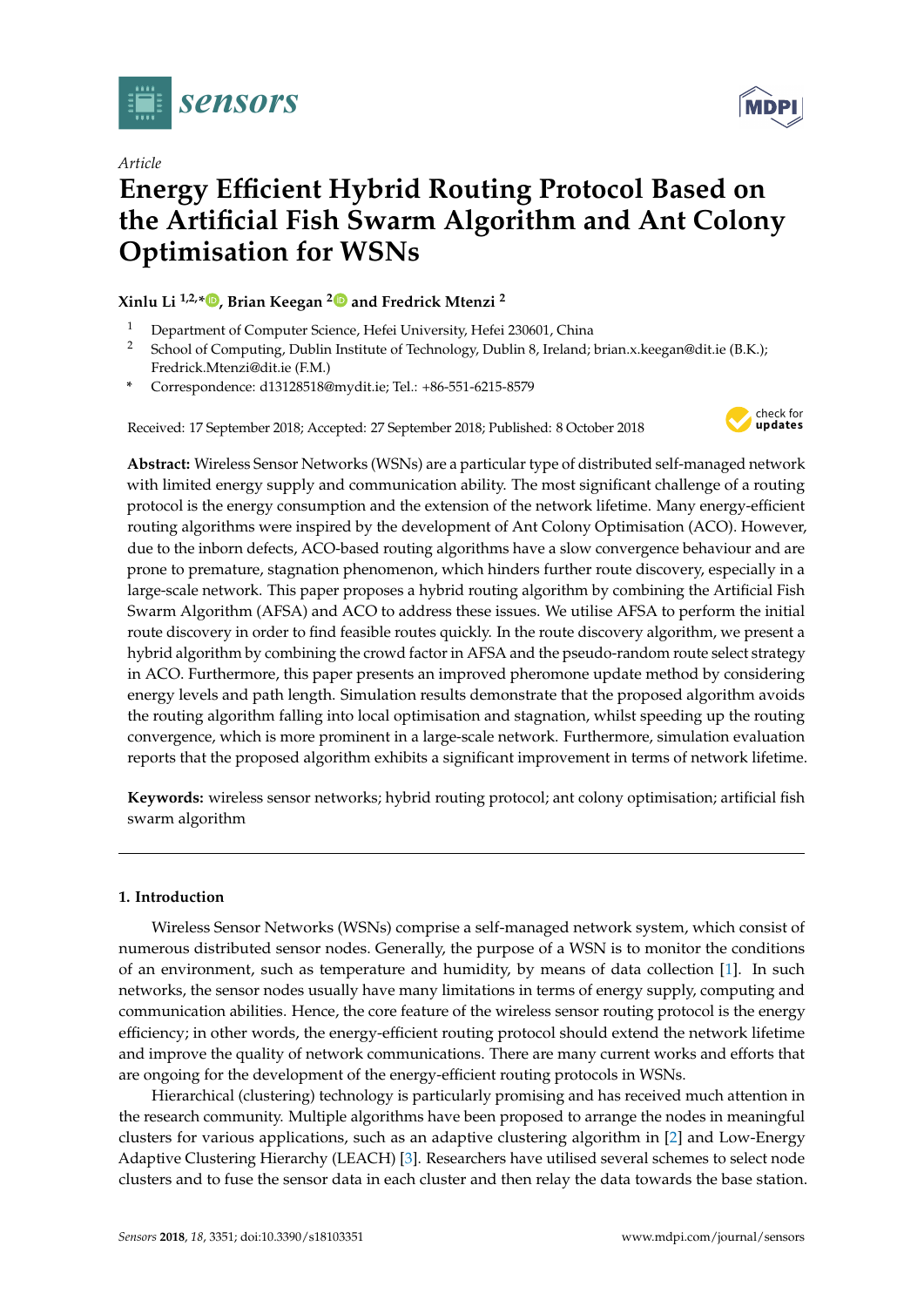These routing protocols combine energy-efficient cluster-based routing with application-specific data aggregation, achieve improved lifetime and achieve Quality of Service (QoS) requirements for WSNs  $[4,5]$  $[4,5]$ .

Recently, many new routing protocols based on Ant Colony Optimisation (ACO) [\[6\]](#page-15-5) have been developed. The basic idea behind the ACO algorithm for routing is that it imitates an ant colony's foraging behaviour to define a nature-inspired meta-heuristic to discover the route to the destination. The first ACO-based routing protocol was presented for a wired network [\[7\]](#page-15-6), then for ad hoc networks (MANETs) [\[8\]](#page-15-7). Zhang et al. [\[9\]](#page-15-8) found that these protocols were not suitable for wireless sensor networks and subsequently presented a foundation framework for an ant-based WSN routing protocol. An Energy-Efficient Ant-Based Routing Algorithm (EEABR) [\[10\]](#page-15-9) considers the energy factor of wireless sensor nodes on the basis of an ACO mechanism to extend network lifetime.

Furthermore, many species in nature show similar self-organisation and decentralised behaviour to that of an ant colony. Inspired by such behaviour, researchers presented many Swarm Intelligence (SI) optimisation algorithms [\[11\]](#page-15-10). A new SI algorithm, Artificial Fish Swarm Algorithm (AFSA), was proposed by Li et al. [\[12\]](#page-15-11), inspired by the natural social behaviour of schools of fish. The basic idea of AFSA is to imitate fish behaviour such as *preying*, *swarming* and *following* with the local search of an individual fish capable of reaching the global optimum [\[13\]](#page-15-12). AFSA has many advantages including high convergence speed, flexibility, fault tolerance and high accuracy. AFSA has found wide-spread applications in complex optimisation domains, currently considered a major research topic, and offers an alternative to the more established evolutionary computation techniques that may be applied in many of the same domains [\[14\]](#page-15-13).

The remaining sections of this paper are as follows: Section [2](#page-1-0) provides a brief, but comprehensive overview of the state-of-the-art related works. In Section [3,](#page-4-0) we introduce our hybrid routing protocol based on AFSA and ACO in detail. In Section [4,](#page-8-0) a performance evaluation and discussion about the results are presented. Finally, the paper has been concluded in Section [5.](#page-14-0)

# <span id="page-1-0"></span>**2. Related Work**

#### *2.1. Hierarchical Routing Algorithm*

Hierarchical or cluster-based routing protocols are well-known techniques with special advantages related to scalability and efficient communication. In a hierarchical network architecture, all nodes are grouped into clusters. Every cluster has a cluster head, the election of which is based on different election algorithms. The cluster heads act as local coordinators to resolve channel scheduling, perform power measurement, maintain time division frame synchronisation and enhance the spatial reuse of time slots and codes [\[15\]](#page-15-14).

Lin C R. et al. [\[2\]](#page-15-1) considered a self-organising, multi-hop, mobile radio network for their proposed clustering algorithm. In the proposed hierarchical architecture, nodes are organised into non-overlapping clusters. The clusters are independently controlled and are dynamically reconfigured as nodes move. Simulation shows that this architecture provides an efficient, stable infrastructure for the integration of different types of traffic in a dynamic radio network.

An energy-aware clustering and resource management framework was presented by utilising the wireless powered communication (WPC) technique [\[4\]](#page-15-3). In the proposed framework, the network initially forms different clusters based on the Chinese restaurant process. Following this process, the cluster head is selected by considering the WPC paradigm. The performance of the proposed approach is evaluated via modelling and simulation and under various topologies and scenarios where its operational efficiency and effectiveness is demonstrated.

Tsiropoulou E. E. et al. [\[5\]](#page-15-4) presented a distributed power control framework towards determining each node's optimal transmission power in order to fulfil its QoS prerequisites. In the cluster formation process and the cluster head selection, the authors considered energy availability, interest and physical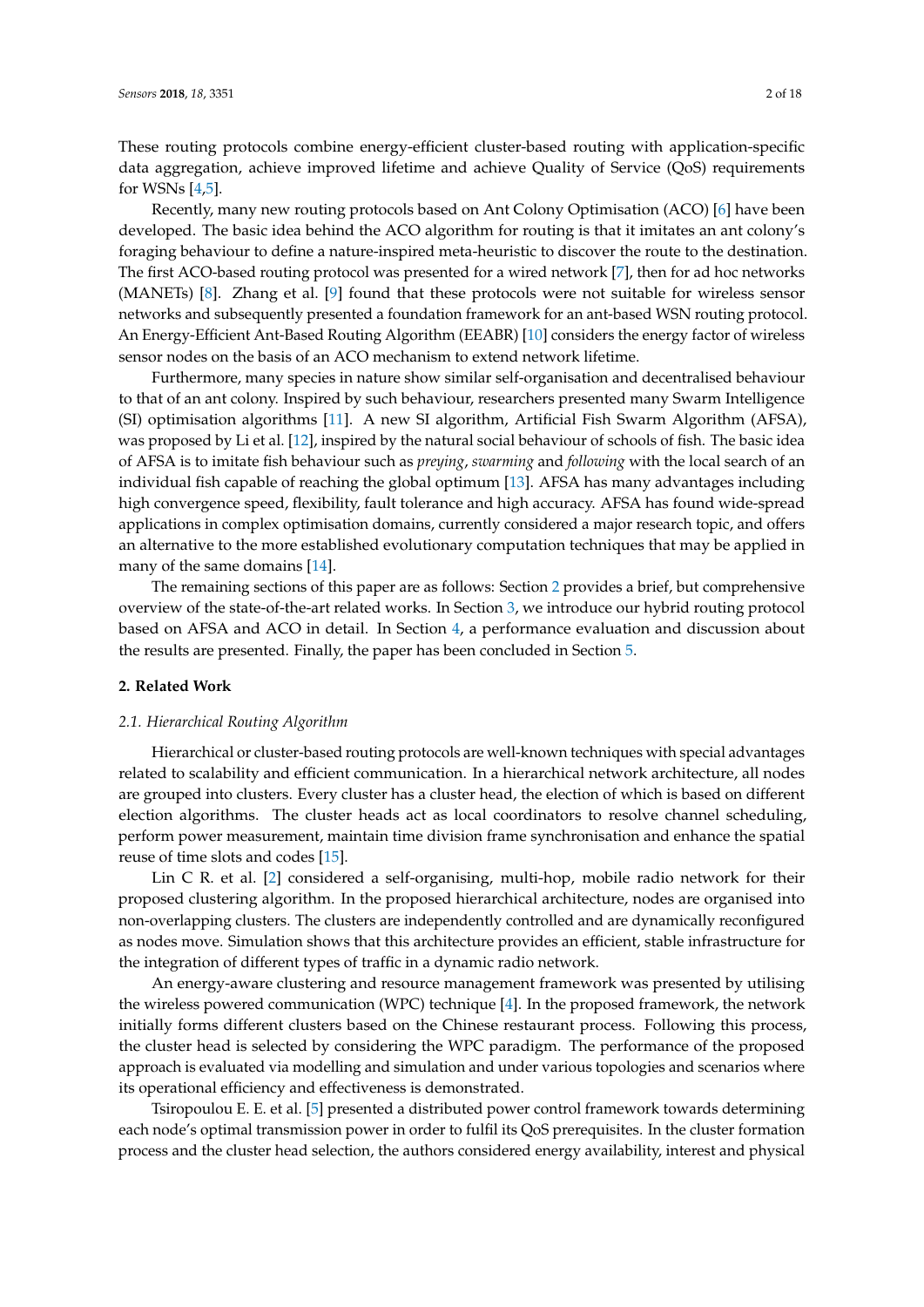ties. The performance of the proposed approach is evaluated via modelling and simulation, and its improved performance is compared to other state-of-the-art approaches.

#### *2.2. ACO-Based Routing*

Ant Colony Optimisation (ACO) [\[6\]](#page-15-5) is a swarm intelligence-based algorithm inspired by the search behaviour of an ant colony in nature. This search behaviour has the characteristics of being distributed, self-organised and having positive feedback. It has been observed in many of the existing research proposals that ACO is a widely-used technique to solve combinatorial optimisation applications due to these inherent features [\[16,](#page-15-15)[17\]](#page-15-16).

WSN applications require the sensor nodes to have a long network lifetime. Energy efficiency has been considered as a key issue in the design of routing protocols. In order to achieve this, it has become apparent that it is more important to route the data traffic such that the energy consumption is balanced among the nodes in proportion to their available energy instead of minimising the absolute consumed energy [\[18](#page-16-0)[,19\]](#page-16-1). In recent years, several ACO-based energy-efficient routing algorithms were proposed to satisfy this inherent limitation of WSNs.

Sun, Y. et al. [\[20\]](#page-16-2) improved the heuristic function in ACO and considered the node communication transmission distance and residual energy to find the optimal path of data transmission. The algorithm (IACO in [\[20\]](#page-16-2)) ignores the effects of other energy levels (e.g., average energy, minimum energy) in the heuristic and pheromone update function, which could result in the energy dissipation of the entire network to run out of balance.

Ahmed et al. [\[21\]](#page-16-3) proposed a self-optimising algorithm (SensorAnt) to optimise sensor node energy. The algorithm uses ACO to enhance the best route and achieve energy consumption balance. The method uses several routing metrics including the residual energy, the number of hops and the average energy of the route and network. The results of SensorAnt show performance improvements compared to EEABR [\[10\]](#page-15-9) in terms of energy efficiency. However, the operation of SensorAnt depletes a significant amount of energy due to the effects of overhead. This energy depletion can be considered wastage and has a significant impact on the overall performance of the network.

Cheng et al. [\[22\]](#page-16-4) proposed the Energy-Aware Ant Colony Algorithm (EAACA). The goal of EAACA is to create paths with low energy dissipation, balanced energy depletion and low transmission distance. Life Time Aware routing algorithm for Wireless Sensor Networks (LTAWSN) [\[23\]](#page-16-5) utilised special parameters in its competency function for reducing the energy consumption of network nodes. A new pheromone update operator was designed to integrate energy consumption and hops into routing choice. However, during the route discovery and maintenance process of these two algorithms, several probe packets are sent to the destination node periodically, which results in a significant overhead and will increase the energy consumption.

The Multilevel Minimisation and Balancing for Energy Consumption (MMBEC) [\[24\]](#page-16-6) achieves the objectives of energy hole avoidance and network lifespan prolonging for WSNs. MMBEC adopts a short-trip moving scheme in ACO, decreases algorithm complexity and improves convergence speed. Furthermore, the algorithm presents the concept of reference transmission distance, which helps to realise local energy consumption and consumption balancing. However, MMBEC assumes that nodes are uniformly deployed in the plane. If this condition is not met, a complex computation of the data is required to calculate the energy consumption of all sub-zones.

# *2.3. Hybrid SI-Based Routing*

Recently, research has investigated hybrid combinations of the ACO-based routing algorithm and other optimisation algorithms, in order to solve some specific issues.

Fuzzy and Ant Colony Optimisation Based Combined MAC, Routing, and Unequal Clustering Cross-Layer Protocol for Wireless Sensor Networks (FAMCROW) [\[25\]](#page-16-7) utilised fuzzy logic with residual energy, the number of neighbouring nodes and the quality of the communication link as input variables for cluster head selection. In doing so, the algorithm benefits from avoiding the hot spot problem.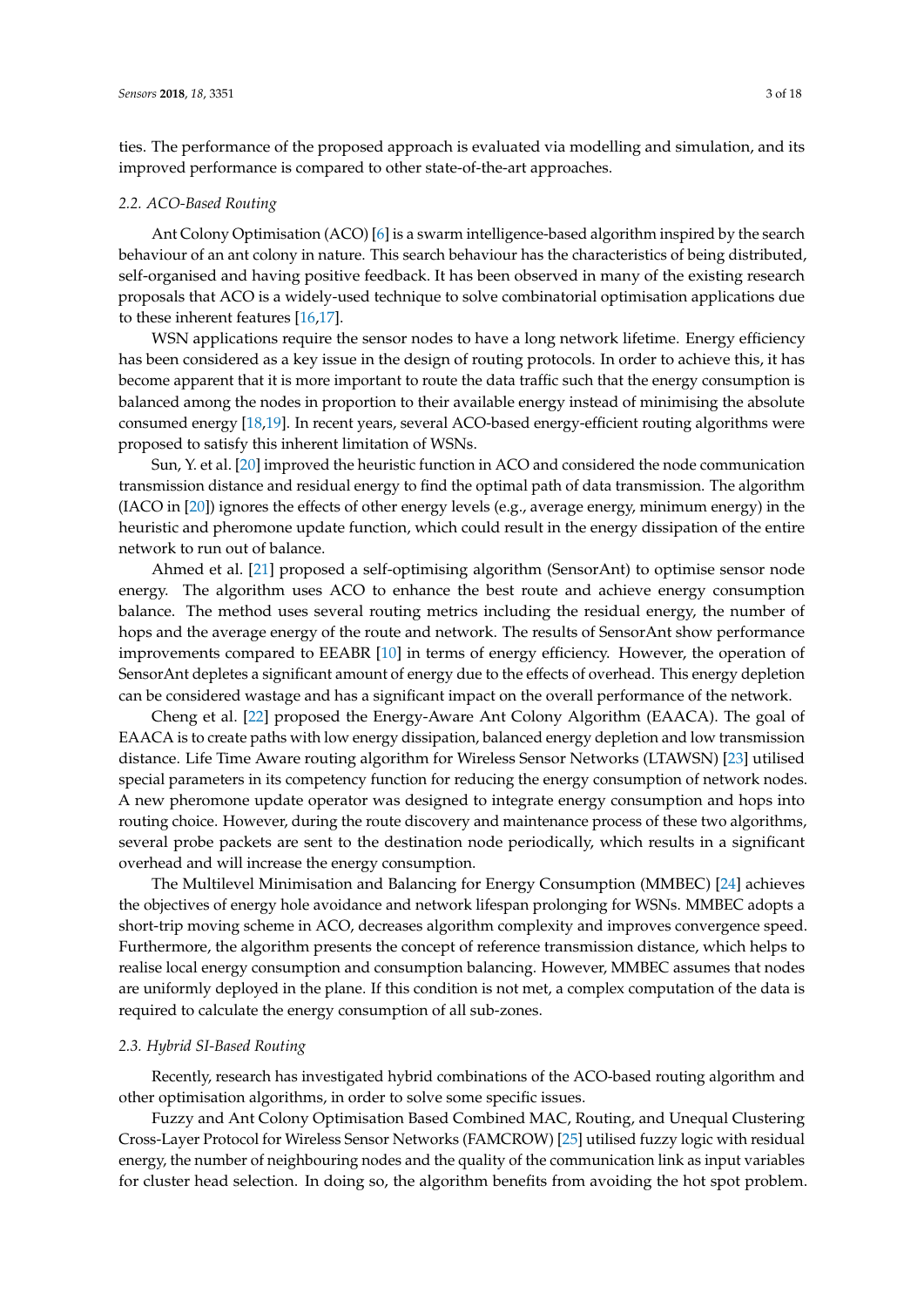The ACO routing algorithm is adopted in inter-cluster multi-hop routing from cluster heads to the sink node.

Kaur et al. [\[26\]](#page-16-8) presented a hybrid ACO and Particle Swarm Optimisation (PSO)-based energy-efficient clustering and tree-based routing protocol. In the protocol, hybrid ACO-PSO-based data aggregation comes in action to improve the inter-cluster data aggregation further.

The proposed routing technique [\[27\]](#page-16-9) involves ACO and the Artificial Immune System (ANT-AIS), which aimed to balance energy exhaustion so as to maximise the network lifetime. In ANT-AIS, an ant colony algorithm is used for determining the optimum paths from sensor nodes to the sink. The artificial immune system is used for solving packet loop problems and controlling route direction.

R. Khoshkangini et al. [\[28\]](#page-16-10) combined ACO with breadth-first search to discover the shortest path in order to improve data transmission with the least amount of energy consumption, as well as reducing the probability of data loss.

CB-RACOin [\[29\]](#page-16-11) combines the ACO meta-heuristic with the computationally-inexpensive and distributed community detection technique Label Propagation (LP) [\[30\]](#page-16-12), creates communities in WSNs and satisfies the balance of energy consumption by routing data inside communities through swarm intelligence.

Essentially, the design of the ACO-based routing algorithm lies in the probabilistic strategy of route discovery, the update of the pheromone trail and the heuristic function [\[31](#page-16-13)[,32\]](#page-16-14). However, due to the inborn defects of the ACO-based routing protocol, the route discovery process is time consuming and cannot find a feasible route to the destination quickly. Due to the slow convergence behaviour, for a large-scale network routing optimisation problem, it is difficult to find an optimal path from a large number of chaotic paths in a short period of time.

Furthermore, the ACO-based routing protocol is prone to premature, stagnation phenomenon, which hinders further route discovery [\[33\]](#page-16-15). In ACO-based routing protocols, the basis of individual ant optimisation is pheromone concentration and heuristic value. However, at the beginning of the search, the pheromone concentration is uniform throughout the search space. Therefore, it cannot be guaranteed that the initial path selected by artificial ants is the one to reach the optimal path, which then in turn leads to stagnation [\[33,](#page-16-15)[34\]](#page-16-16). After searching for a certain time, pheromone accumulates on the local optimal path, which leads to the convergence of the solution found by all artificial ant individuals. The pheromone accumulations and subsequent convergence prevents further searches for the global optimal solution and misses the opportunity to discover an optimal solution.

#### *2.4. Artificial Fish Swarm Algorithm*

Artificial Fish Swarm Algorithm (AFSA) [\[12](#page-15-11)[,35\]](#page-16-17) is an optimisation algorithm, which is based on swarm intelligence. In nature, the fish can discover a more nutritious area by individual search or following after other fish. The area with more fish is generally found to be most nutritious. AFSA has been successfully applied to many engineering design problems with superior performance compared to similar algorithms [\[36\]](#page-16-18).

The basic behaviour of artificial fish is defined as follows:

- 1. Preying behaviour: This is a basic biological behaviour that tends toward food; generally the Artificial Fish (AF) perceives the concentration of food in water to determine the movement by vision or other sense and then chooses the tendency.
- 2. Swarming behaviour: The AF will assemble in groups naturally in the moving process, which is considered a living habit, in order to guarantee the existence of the colony and avoid dangers.
- 3. Follow behaviour: In the moving process of the artificial fish swarm, when a single AF or several ones find food, the neighbourhood partners will trail behind and reach the food quickly.

In AFSA, the AF can swim fast towards the direction with enough food by sensing and searching for food in the water. Preying behaviour, swarming and following enable AF confined in local extreme locations to move in the direction of a few AF tending to a global extreme value,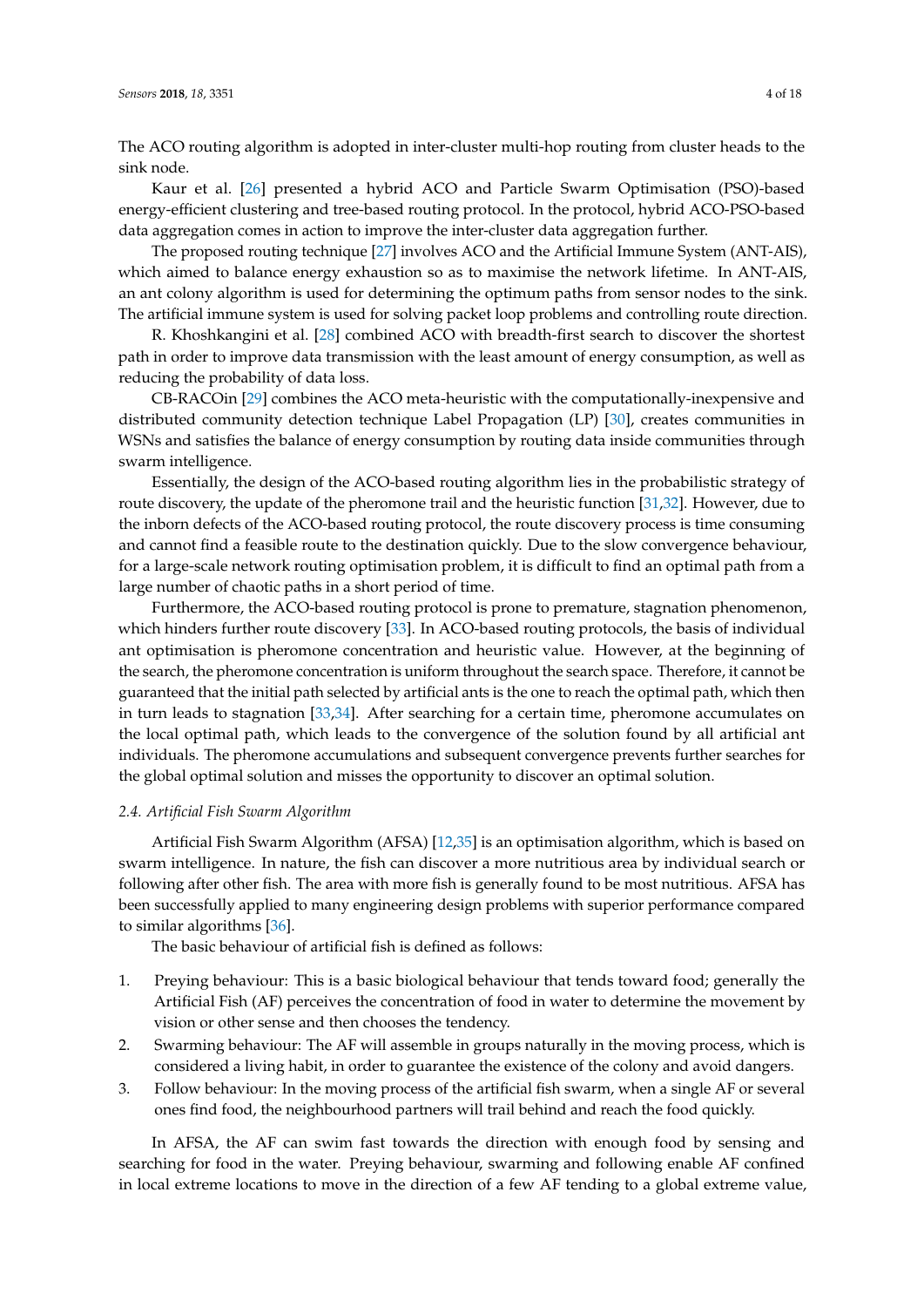which results in AF escaping from the local extreme values and thus accelerates the convergence speed of the algorithm [\[14](#page-15-13)[,37\]](#page-16-19).

Due to these inherent features, AFSA can achieve a satisfactory feasible solution quickly, although it lacks the ability to obtain accurate solutions. Furthermore, there is no need for the inspiration of the proposition's prior knowledge, and it is not sensitive to the choice of initial parameters and can therefore be considered robust [\[38\]](#page-16-20).

In this paper, after considering the operation of ACO-based routing, we take into account the inherent flaws, and we combine the characteristics of AFSA to propose a hybrid routing algorithm (named FSACO) for WSNs. The main contributions are summarised as follows:

- A novel AFSA-based initial route discovery algorithm is proposed. The AFSA algorithm achieves a comparatively better global optimisation performance in the early stage and can obtain higher quality routes quickly [\[12](#page-15-11)[,14\]](#page-15-13). We utilise these feasible routes as a heuristic factor for the ACO routing algorithm in our hybrid routing protocol, which can improve the power efficiency of the entire hybrid swarm intelligent routing protocol.
- We propose a hybrid route discovery algorithm, which combines the crowd factor in AFSA and the pseudo-random proportional route select model in ACO-based routing algorithms. The introduction of the crowd factor can effectively prevent the routing algorithm from falling into a local optimum and find the optimal path finally.
- Propose an improved pheromone trail update method based on energy levels and path length to prolong the network lifetime.

# <span id="page-4-0"></span>**3. Protocol Specification**

# <span id="page-4-1"></span>*3.1. Network Model*

In this paper, we employ an elementary model for describing WSNs as undirected and weighted graphs. As such, let  $G = (V, E, W)$  be a simple weighted graph, in which V is the set of nodes denoted by positive integer numbers from one to |*V*|, representing the sensor nodes and the sink. The set *E* is composed of links, here expressed by  $e_{i,j}$ , where  $i, j \in V$ . For each  $e_{i,j} \in E$ , there is a  $w_{i,j} \in W$  attached, which denotes the energy-related function.

Under this network model, a source node periodically senses and collects the data from the surroundings, then sends the data to the next hop until the data reach the sink node. The goal is to find an energy-efficient route such that the energy consumption is balanced and the lifetime of the network prolonged. Moreover, we assume that:

- 1. All nodes are isomorphic;
- 2. Links are symmetric. If the target's transmitted power is known, nodes can calculate the approximate distance of senders according to the Received Signal Strength Indication (RSSI);
- 3. Depending on the recipient's distance, the node can adjust its transmit power.
- 4. We use a first radio model as described in [\[3\]](#page-15-2).

Based on these assumptions, the transmitter power level can be adjusted to use the minimum energy required to reach the intended next hop receiver, then the energy consumption rate per unit information transmission depends on the choice of the next hope node, i.e., the routing decision.

# *3.2. Protocol Overview*

Informally, our hybrid routing protocol based on AFSA and the ACO routing algorithm, named FSACO, works as follows:

1. First, AFSA is initialised for each AF to perform preying, swarming and following behaviours from the source node to the sink node.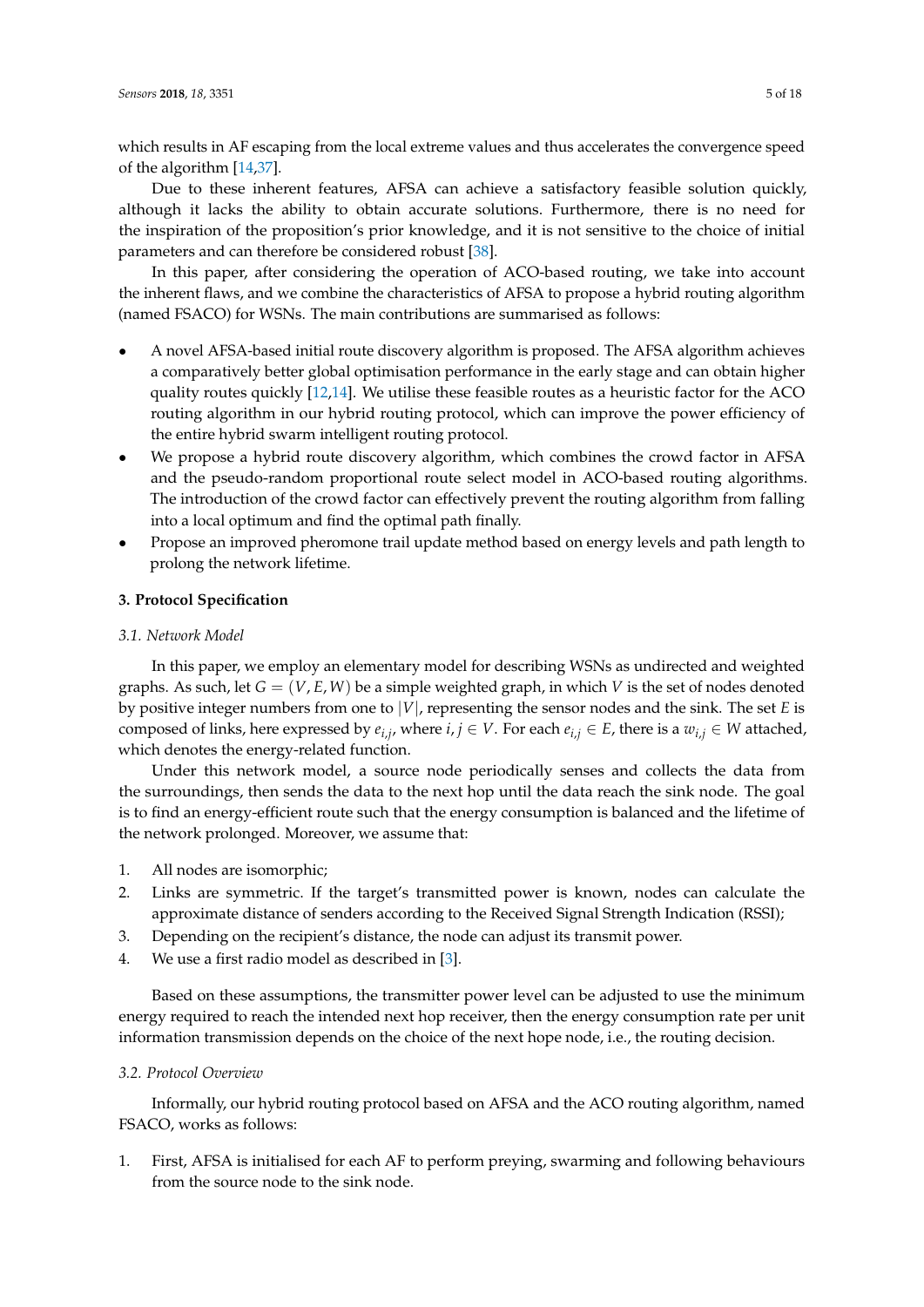- 2. After several iterations, a selection of satisfactory routes to the sink node is obtained through the AFSA algorithm.
- 3. Initialise the pheromone information of the ACO routing algorithm using the satisfactory routes obtained by AFSA.
- 4. At some variable interval, a Forward Ant (FANT) is launched from the source node toward the sink node.
- 5. Each FANT chooses the next node according to a probabilistic state transition rule integrated with the crowd factor in AFSA.
- 6. Once FANT reaches the sink node, a Backward Ant (BANT) is created, which moves back along the route that the FANT had previously traversed.
- 7. During the BANT travel, it will modify the amount of pheromone on the path by applying the pheromone updating rule.
- 8. Once a BANT arrives at the source node, the next iteration will begin after some interval.

#### <span id="page-5-1"></span>*3.3. Initial Route Establishment*

In ACO-based routing algorithms, the pheromone is initialised to a small uniform value for the start of the route discovery. The probability distributions of route selection will not be updated until the first artificial ant arrives at the sink and returns back. Hence, the distributions do not guide the artificial ants, which end up constructing (and reinforcing) paths of very bad quality. As discussed in Section [2,](#page-1-0) AFSA demonstrates exceptionable global search abilities in the early stage of route discovery and can obtain high quality satisfactory routes quickly. Furthermore, AFSA is not sensitive to the initial parameter values. Therefore, we use the positive qualities of AFSA to apply the preferred routes obtained by AFSA as the initial pheromone value of the following ACO routing algorithm.

Initialise the state vector of the artificial fish swarm attached to each sensor node as  $X = (x_1, x_2, ..., x_n)$ ,  $n \in N$ ; *N* represents the number of sensor nodes;  $x_i(i = 1, 2, ..., n)$  denotes the residual energy of current node. The sensory distance and the crowd factor are represented by *visual*and *δ*(0 < *δ* < 1). In our network model, *visual* represents the communication radius of sensor node, which means the nodes in *visual* of node *i* are the neighbour nodes of node *i*. *N<sup>i</sup>* denotes the set of nodes within the *visual* of node *i*. Crowd factor *δ* represents the congestion degree around a certain sensor node, which is used to avoid over crowding or collision with neighbouring regions. We also define a fitness function  $Y = f(x_i)$ , which stands for the average energy within the communication radius of sensor node *i*.

$$
Y = f(x_i) = \frac{1}{N} \sum_{j \in N_i} x_j \tag{1}
$$

All the AF search for the optimal route toward the sink node using three distinct properties, namely preying, swarming and following.

#### 3.3.1. Preying Behaviour

Preying is the basic biological behaviour adopted by AF looking for food. Generally, an AF perceives the region with more residual energy by vision or other sense and moves quickly towards this sensed region. Suppose the current state of an AF is  $x_i$ , i.e., residual energy of the current sensor node; it selects the next node randomly within its *visual* distance (sensory distance), such that:

<span id="page-5-0"></span>
$$
x_j = x_i + rand(0,1) \times visual \tag{2}
$$

where  $x_j$  is the current state and  $x_i$  is the previous state. If the fitness function  $f(x_j) > f(x_i)$ , i.e., there is higher energy density around node *j*, the AF in node *i* goes forward to node *j*; if not, select a node  $x_i$  randomly again, and judge whether it satisfies the forward requirement or not. If the forward requirement cannot be satisfied after *try\_number*, the AF would move a step randomly, and this can help the AF flee from the local extreme field.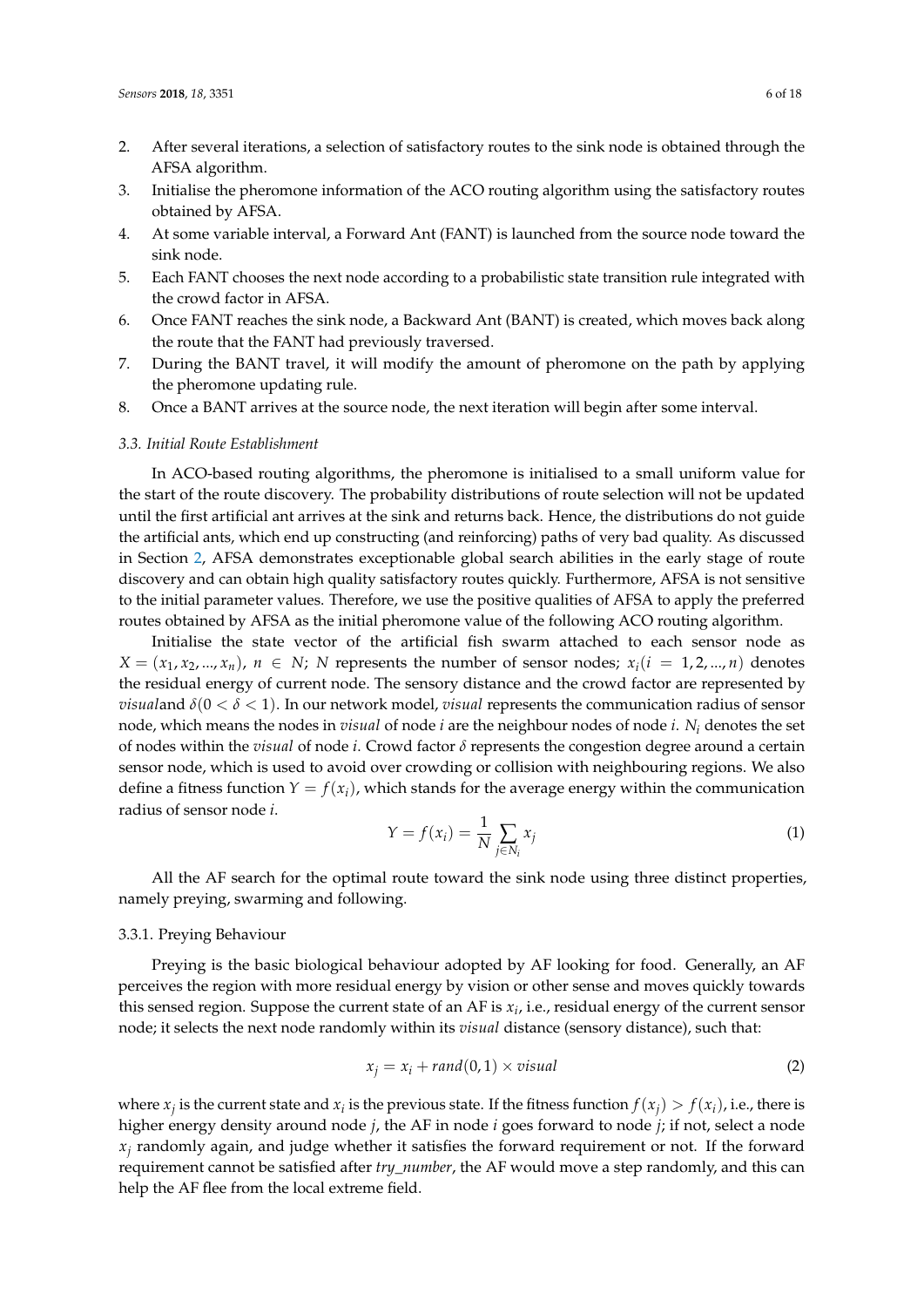#### 3.3.2. Swarming Behaviour

Let the current state of AF be  $x_i$  and  $|N_i|$  be the number of its neighbour nodes within the *visual* distance. If  $|N_i| \neq 0$ , the maximum fitness value in neighbour nodes is defined:

$$
Y_{max} = \max_{j \in N_i} f(x_j) \tag{3}
$$

where  $N_i$  represents the set of neighbour nodes of node *i*. If  $\frac{Y_{max}}{|N_i|} > \delta \times Y_i$ , that means the node with maximum fitness is not very crowded. If  $Y_{max} > Y_i$ , the AF moves towards the node *j*, otherwise, the AF executes the preying behaviour according to Equation [\(2\)](#page-5-0). Here, the crowd factor *δ* limits the scale of the artificial fish swarm, causing more AF to cluster at the area with more average residual energy, which ensures that AF move to an optimum in a wide field.

#### 3.3.3. Following Behaviour

Following behaviour accelerates AF moving to better states and at the same time accelerates AF moving to the global extreme value from the local extreme values. When an AF finds food, neighbouring AF will trail behind and reach the food.

Suppose the  $x_s$  represents the sink node within  $x_i$  *visual* distance and  $Y_s = f(x_s)$  is the fitness value of the sink node. If  $\frac{Y_s}{|N_i|} > \delta \times Y_i$  and  $Y_s > Y_i$ , then the AF swims toward the sink node, otherwise, the preying behaviour is executed.

After several iterations, AFSA will find satisfactory feasible routes to the sink node. Furthermore, the AF leave positive feedback information in each link, which will be used in the ACO-based route discovery process described in Section [3.4.](#page-6-0)

#### <span id="page-6-0"></span>*3.4. Hybrid Route Discovery*

In our proposed hybrid routing algorithm based on AFSA and ACO, we use the heuristic information from AFSA as an initial pheromone value in the early stage in the ACO route discovery process, which is expected to avoid chaos and falling into a local optimum.

We introduce a novel probabilistic route discovery scheme, which takes its inspiration from a state transition rule in the Ant Colony System (ACS) [\[6\]](#page-15-5). A sensor node *i* releases a forward ant toward the sink node at some interval and will select the next node *j* to move to by applying the rule given by Equation [\(4\)](#page-6-1):

<span id="page-6-1"></span>
$$
j = \begin{cases} \arg \max_{r \in N_i^k} \left\{ \tau_{ir}^\alpha \cdot \eta_{ir}^\beta \right\} & , q \le q_0(\text{exploitation}) \\ p_{ij} & , q > q_0(\text{exploration}) \end{cases} \tag{4}
$$

where *q* is a random number uniformly distributed in [0, 1],  $q_0$  is a control parameter ( $0 \leq q_0 \leq 1$ ) of route exploitation and exploration and  $p_i$  is a random variable selected according to the probability distribution given in Equation [\(5\)](#page-6-2):

<span id="page-6-2"></span>
$$
p_{ij} = \begin{cases} \frac{\tau_{ij}^{\alpha} \cdot \eta_{ij}^{\beta}}{\sum_{r \in N_i} \tau_{ir}^{\alpha} \cdot \eta_{ir}^{\beta}} & , \forall j \in N_i \text{ and } j \notin M \\ 0 & , otherwise \end{cases}
$$
(5)

where  $\tau_{ij}$  and  $\eta_{ij}$  refer to the global pheromone trail and the local heuristic desirability of link  $(i, j)$ , respectively. *α* and *β* are two parameters that control the relative importance of pheromone trail and heuristic value.  $N_i$  is the set of neighbours of node  $i$ .  $M$  is the tabu list, which stores the visited node and carried by the forward ant.

According to this method, a sensor node will select the optimal neighbour node (exploitation) or a stochastic one (exploration). Here, in Equation [\(4\)](#page-6-1), exploitation implies that the forward ant has the ability to exploit prior and accumulated knowledge, while exploration means that the artificial ant pays more attention to exploring new paths toward the sink node. This method will reinforce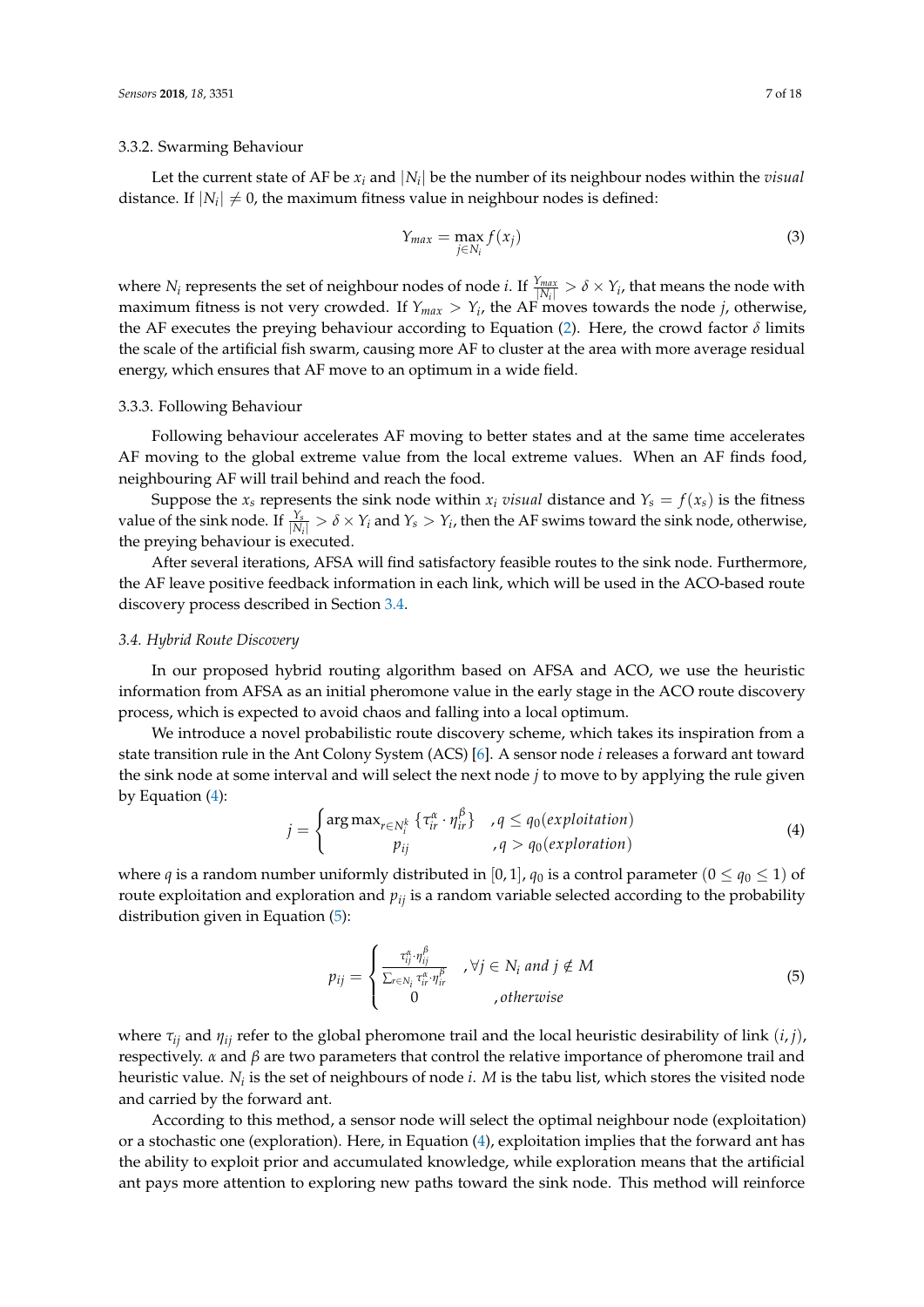the positive effect of an artificial ant learning process and then increase the convergence speed for the route discovery in order to achieve a better path in the early route discovery phase.

However, at the later stage of the algorithm, the concentration of pheromone in a certain path continuously increases. The ACO routing protocol has a higher probability of being trapped in the optimal layout according to Equations [\(4\)](#page-6-1) and [\(5\)](#page-6-2) [\[39\]](#page-16-21). Here, we introduce the crowd factor *δij* in AFSA to limit the scale of pheromone increment.

<span id="page-7-0"></span>
$$
\delta_{ij} = 2\tau_{ij} / \sum_{i \neq j} \tau_{ij} \tag{6}
$$

where  $\delta_{ij}$  and  $\tau_{ij}$  refer to the pheromone value and crowd value of link  $(i, j)$ , respectively. At the same time, we use  $\delta(t)$  to indicate the crowd threshold at time *t*. If  $\delta_{ij} < \delta(t)$ , which means the current link is less crowded, the artificial ant will follow that link toward the next sensor node, otherwise, the artificial ant has to re-select the next hop according to Equation [\(5\)](#page-6-2). The crowd threshold value is a function of time *t*.

<span id="page-7-1"></span>
$$
\delta(t) = 1 - e^{-\lambda t}, \quad t \ge 0 \text{ and } 0 < \lambda \le 1 \tag{7}
$$

where  $\lambda$  is constant and  $t$  is the route discovery iteration times. In this way, the crowd threshold value will change with the route discovery times. The larger *t* is, the larger  $\delta(t)$  will be.

In the initial phase of the algorithm, the crowd factor  $\delta_{ij}$  and the crowd threshold  $\delta(t)$  are both small; thus, the crowd factor does not restrict the route selection process. As the iterative process continues, the concentration of pheromone in some links increases significantly, and the crowd threshold also gradually increases. In this case, the crowd factor will limit the artificial ant influx into the high pheromone link. The introduction of a crowd factor controls the number of artificial ants in the overcrowded path. This hybrid algorithm can effectively prevent the artificial ants from prematurely aggregating on a path with high pheromone to cause the premature routing.

At the end of route discovery, the impact of the crowd factor becomes insignificant according to Equations [\(6\)](#page-7-0) and [\(7\)](#page-7-1). The hybrid route discovery algorithm based on AFSA and ACO degenerates into the ACO routing algorithm whose route selection depends on Equations [\(4\)](#page-6-1) and [\(5\)](#page-6-2).

In general, in the initial stage, this hybrid routing algorithm avoids overcrowding of the sub-optimal route, while in the later stage, it can ensure that the routing algorithm can quickly converge to the optimal route.

### <span id="page-7-3"></span>*3.5. Global Pheromone Update Strategy*

The global pheromone update procedure will be applied when the FANT arrives at the sink node. The global pheromone includes information about a route obtained by long-term learning from a FANT. After arriving at the sink node, the FANT will be converted into a BANT. The BANT inherits all route statistic information from the FANT, including path length, energy levels and the visited node list along that path. Meanwhile, the sink node calculates the amount of pheromone value attached to this path according to the route statistics. We calculate  $\Delta\tau$  in the following manner:

$$
\Delta \tau = \frac{E_{min} \cdot E_{avg}}{e^{E_{init}} \cdot F_{ant}} \tag{8}
$$

*Emin*, *Eavg* and *Einit* represent the minimum energy, average energy and initial energy in the current discovered path respectively, and *Fant* denotes the length of the path. The BANT carries ∆*τ* at the start of its journey following the reverse path. Each node in the path updates the global pheromone trail (i.e., routing table) according to Equation [\(9\)](#page-7-2).

<span id="page-7-2"></span>
$$
\tau_{ij} = (1 - \rho) \cdot \tau_{ij} + \rho \cdot \Delta \tau_{ij} \tag{9}
$$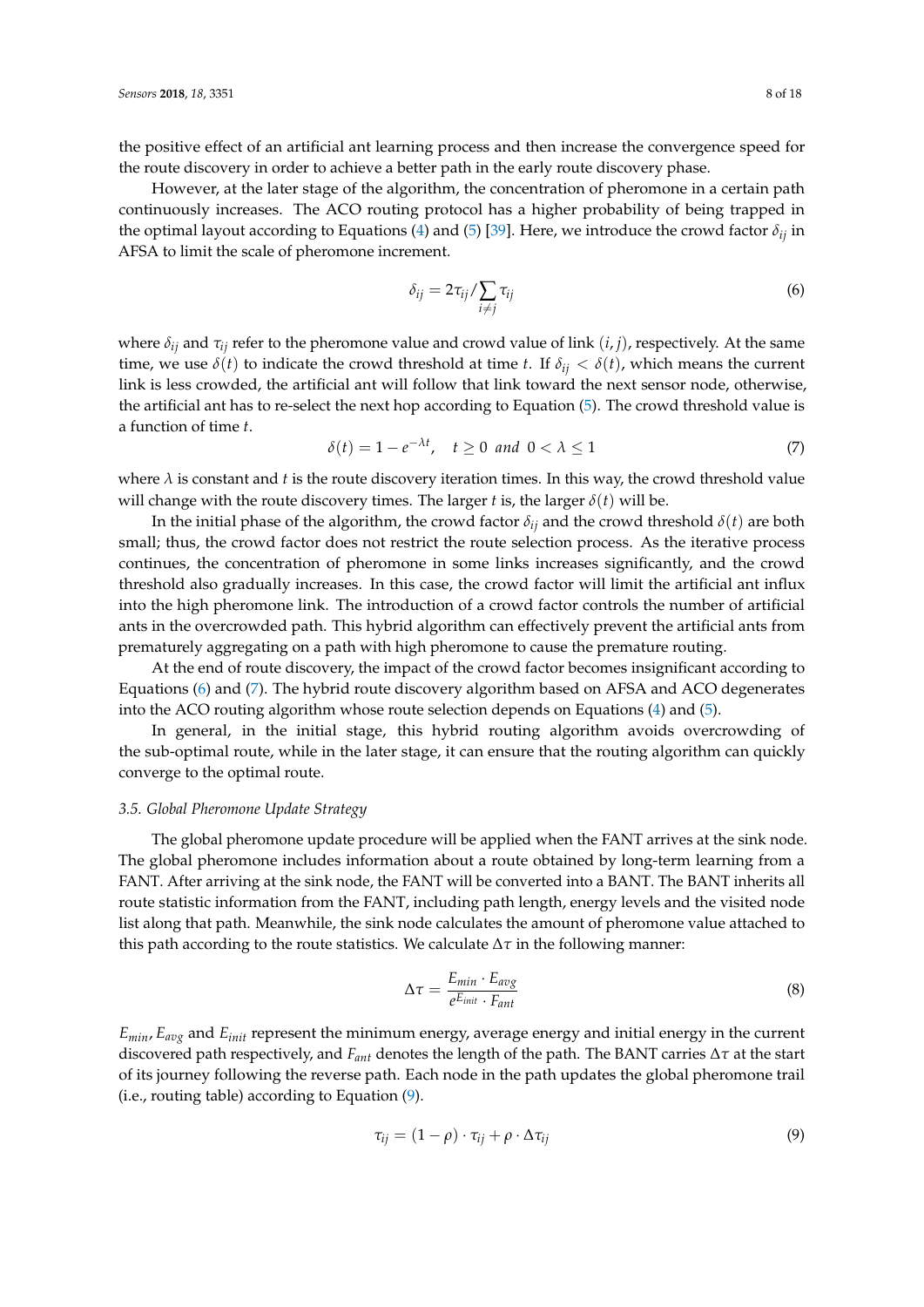where  $0 < \rho < 1$  is the pheromone evaporation coefficient and  $(1 - \rho)$  is the pheromone residue factor, and  $\Delta\tau_{ij}$  is given by:

<span id="page-8-2"></span>
$$
\Delta \tau_{ij} = \begin{cases} \xi \cdot \frac{E_j}{E_{inti} \cdot B_{ant}} \cdot \Delta \tau & , i, j \in M \\ 0 & , i, j \notin M \end{cases}
$$
 (10)

where  $0 < \xi < 1$  is a control coefficient, which normalises  $\Delta \tau_{ij}$  to the interval  $(0,1)$ .  $E_j$  is the residual energy of node *j*, from which a BANT has come. *Bant* denotes the path length from the sink node to the current node. The pheromone value is the function of both energy levels and the length of the path. As a result:

- 1. The shorter path (less hops) will get a larger pheromone increment.
- 2. When the minimum energy value in this path is larger, the pheromone increment is also larger, which avoids more data traffic routed through this path.
- 3. The average energy of a relatively high path will get more attention, and therefore will attract more data flow.
- 4. The closer the node is, the more pheromones are obtained.

# <span id="page-8-0"></span>**4. Performance Analysis**

To assess the performance of the proposed FSACO protocol, we developed a study under a simulated environment on NS-2 (Version 2.35). We obtained the results in terms of different performances from simulating FSACO in comparison with EEABR [\[10\]](#page-15-9), SensorAnt [\[21\]](#page-16-3) and IACO [\[20\]](#page-16-2) mentioned in Section [2.](#page-1-0)

# *4.1. Simulation Model and Parameters*

The parameters in our simulation are shown in Table [1.](#page-8-1) Since the parameters in ACO greatly influenced the performance of the algorithms, we adopted the values of 1, 5 and 0.5 for *α*, *β* and *ρ* by default in accordance with the best practice from [\[40\]](#page-17-0). Furthermore, we set the constant  $\lambda$  in Equation [\(7\)](#page-7-1) as 0.1 and control coefficient *ξ* in Equation [\(10\)](#page-8-2) as 0.9 for the simulation. Furthermore, the parameter *try*\_*number* in the AFSA-based initial route discovery algorithm has an impact on the control overhead performance of the routing algorithm. A larger *try*\_*number* allows an AF individual to more fully explore a new node in its neighbourhood, as compared with a small *try*\_*number*. However, a larger *try*\_*number* consumes more control packets. Here, we adopted the value 10 for *try*\_*number* by default according to the [\[41\]](#page-17-1).

<span id="page-8-1"></span>For the series of simulations carried out, we use the network model as described in Section [3.1.](#page-4-1) A static network scenario was adopted to cover most, if not all, of the types of scenarios the algorithms might face, by varying the node density (number of nodes). The node density was varied in the range [100, 500] in steps of 50.

| Parameter             | Value                   | Parameter       | Value         |
|-----------------------|-------------------------|-----------------|---------------|
| Dimension of topology | 1000 $m^2$              | Number of nodes | 100–500       |
| Nodes placement       | Random                  | Mobility        | <i>Static</i> |
| Traffic               | Constant Bit Rate (CBR) | Simulation time | 300 s         |
| MAC layer             | <b>IEEE 802.11</b>      | Initial energy  | 1000 J        |
|                       |                         |                 |               |

|  |  | Table 1. Simulation parameters. |
|--|--|---------------------------------|
|--|--|---------------------------------|

# <span id="page-8-3"></span>*4.2. Evaluation Metric*

From several results obtained from our simulation experiments, we made use of the following performance metrics for evaluation purposes.

Energy consumption: The energy consumption is the sum of used energy of all the sensor nodes in the network during the period of the experiment in Joules (J). We estimate the node energy consumption considering the energy model proposed in [\[3\]](#page-15-2).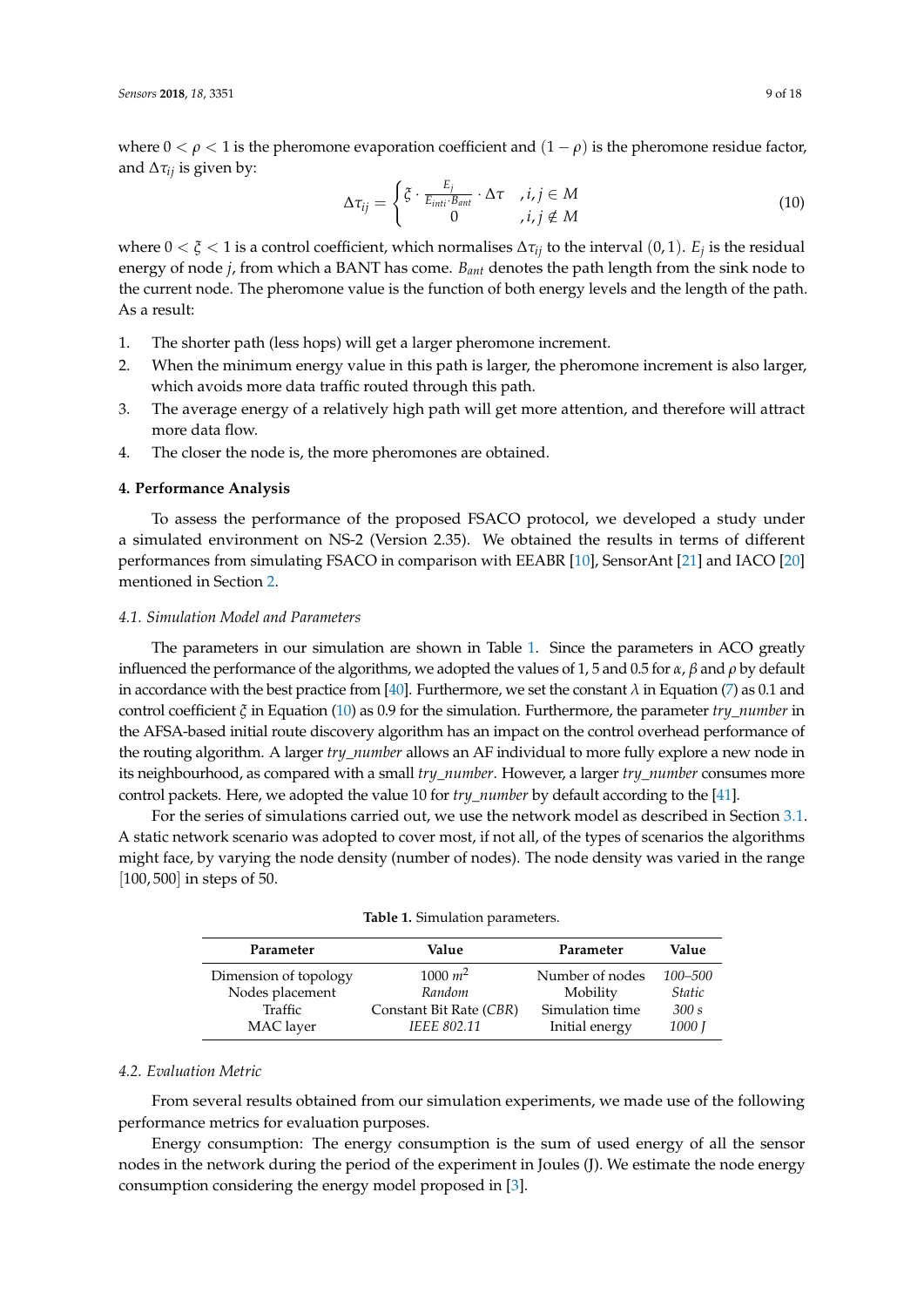Energy efficiency: This denotes the ratio of the total packets delivered at the sink node to the total energy consumed by the sensor nodes (Kbits/J).

Energy standard deviation. This gives the average variance between energy consumed on all nodes. It describes the energy consumption distribution of the networks. A low standard deviation indicates that the data points tend to be close to the expected value of the set, while a high standard deviation indicates that the data point is spread out over a wider range of values. The motivation behind this definition is that the algorithms should result in a low energy consumption standard deviation, which implies an even consumption distribution and good load-balance.

Network lifetime prediction. This is defined as the difference of the total initial energy of the network and the summation of the average used energy of nodes and the standard deviation of their energy levels.

$$
Lifetime Prediction = E - (\bar{\mu} + \sigma) \tag{11}
$$

where *E* is the total initial energy,  $\bar{\mu}$  is the average used energy,  $\sigma^2 = (\mu_i - \bar{\mu})^2/N$ , *N* is the total number of nodes in network and  $\mu_i$  denotes the residual energy of node *i*. The basic motivation behind this definition is that an algorithm should try to maximise average remaining energy levels of nodes, but with a minimal standard deviation.

Route setup time: This represents the time spent by a protocol to discover routes from the source node to the sink node. It is used to measure the time that the first effective route is discovered. We design a series of dynamic networks of different sizes to analyse this metric and evaluate the performance of the route discovery scheme and local heuristic update strategy in our proposed routing algorithm.

Convergence time: We define the convergence time as the optimised route setup time. It is complex and non-trivial to detect if the optimal route is established. Nonetheless, for an ACO algorithm used in simulated routing algorithms, convergence has been proven [\[42\]](#page-17-2), which means these routing algorithms will discover an optimal route in a finite time. Here, we arrive at the convergence time by measuring the interval between the detection of the stable optimal route and route discovery initialisation.

Throughput: The number of messages per second received at thedestination. The throughput of the network is the sum of the throughput from all destinations.

# *4.3. Simulation Results*

All results are summarised in Table [2,](#page-9-0) which represents a static network with 100 sensor nodes after running 300 s of simulation time. In such a scenario, there was one sink node, while the remaining nodes acted as sensor nodes to collect sensing data.

| Metric                           | <b>EEABR</b> | <b>IACO</b> | SensorAnt | <b>FSACO</b> |
|----------------------------------|--------------|-------------|-----------|--------------|
| Route Setup Time                 | 9.4          | 6.5         | 7.2       | 3.4          |
| Convergence Time                 | 136          | 120.5       | 135.2     | 96.8         |
| Energy Consumption (J)           | 134.55       | 97.65       | 127.22    | 85           |
| <b>Energy Efficiency</b>         | 1.16         | 3.44        | 3.3       | 5.85         |
| <b>Energy Standard Deviation</b> | 3            | 2.3         | 1.89      | 0.89         |
| <b>Lifetime Prediction</b>       | 0.76         | 0.79        | 0.775     | 0.86         |
| Network Throughput               | 0.48         | 0.8         | 0.67      | 1.511        |

<span id="page-9-0"></span>**Table 2.** Overall performance comparison between Energy-Efficient Ant-Based Routing Algorithm (EEABR), IACO, SensorAnt and FSACO.

# 4.3.1. Route Setup Time

It can be seen from Table [2](#page-9-0) that FSACO could find the first effective route to the sink node faster than EEABR, IACO and SensorAnt under such a static network scenario. However, the difference of route setup time in Table [2](#page-9-0) between FSACO and the other simulated routing algorithms was minuscule.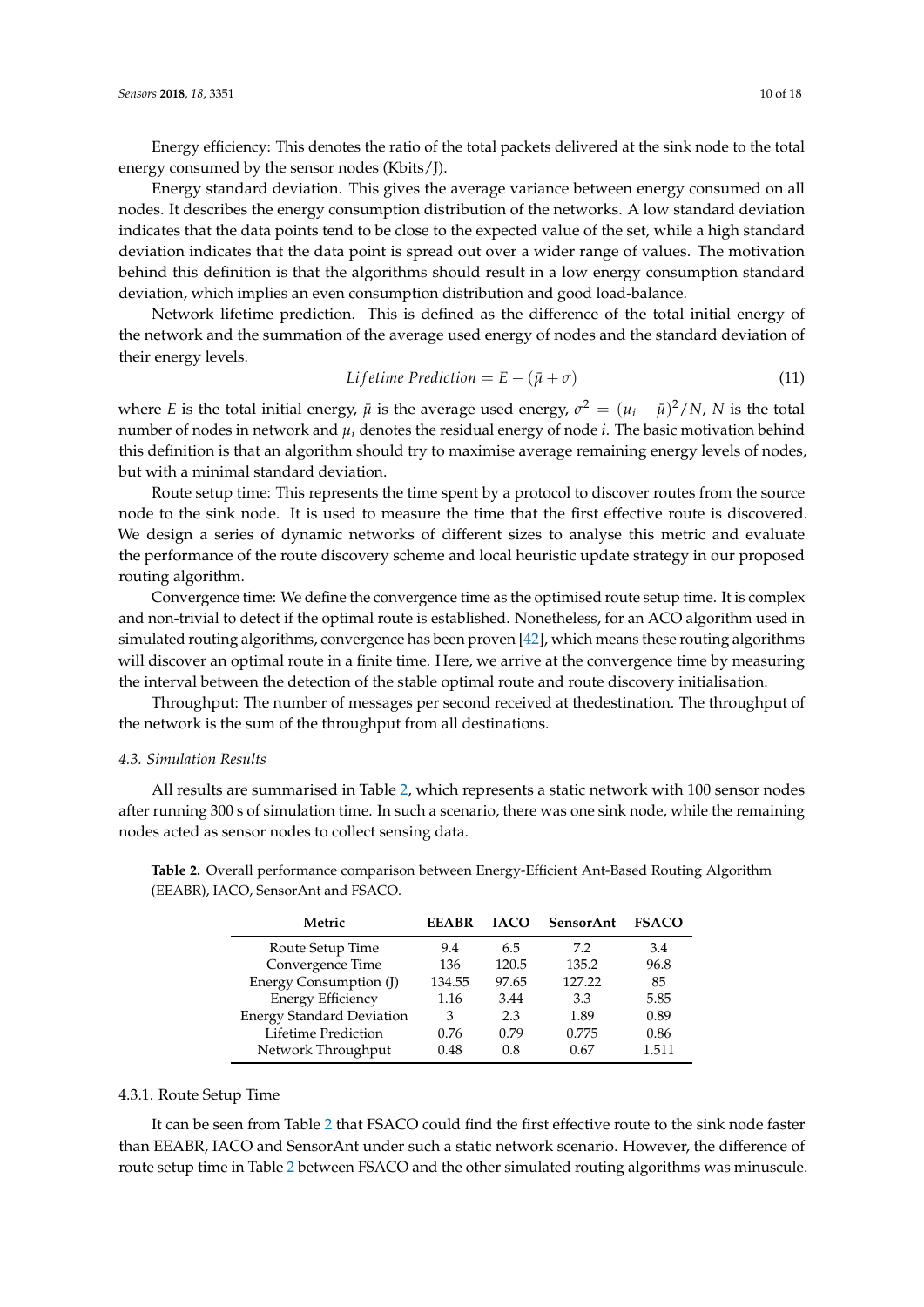The performance was related to the node density (number of sensor nodes) in the network. Figure [1](#page-10-0) reports the impact of node density on the first route setup time.

<span id="page-10-0"></span>As shown in Figure [1,](#page-10-0) in a 500-sensor-node network, FSACO found the first effective path 53.8%, 16.7% and 42.6% faster than EEABR, IACO and SensorAnt, respectively. In FSACO, we introduced the AFSA-based initial route discovery algorithm, which achieved improved global optimisation ability in the early stage and could obtain higher quality routes quickly. Hence, we can see that FSACO could find the first feasible route more quickly than the other tested protocols.



**Figure 1.** Impact of network scale on first route setup time.

# 4.3.2. Convergence Time

Table [2](#page-9-0) demonstrates that EEABR, IACO and SensorAnt generally obtain stable optimal routes after about 130 seconds for a 100-sensor node network scenario. According to these findings, FSACO had 28.8%, 19.7% and 28.4% faster convergence speed than EEABR, IACO and SensorAnt, respectively. As mentioned in Section [2,](#page-1-0) the ACO-based route discovery algorithm used in EEABR, IACO and SensorAnt is prone to premature, stagnation phenomenon, whilst further route discovery is hindered, which results in sub-optimal routes. In FSACO, we introduced the dynamic crowd factor (Equations [\(6\)](#page-7-0) and [\(7\)](#page-7-1)) to help the number of artificial ants in the overcrowded link be controlled. This hybrid scheme could prevent the ants from prematurely aggregating on a path with high pheromone to cause premature routing. Ultimately, FSACO would accelerate the convergence of a stable optimal route, as reported in Table [2.](#page-9-0)

Intuitively, as the network scale increased, routing protocols took more time to find the optimal route, which means that the convergence time would increase as a consequence. This has been proven in other applications of ant colony optimisation algorithms [\[16](#page-15-15)[,41\]](#page-17-1). In Figure [2,](#page-11-0) we can observe that with the increase of network sensor nodes, FSACO, EEABR, IACO and SensorAnt required more time to find the stable optimal route; moreover, FSACO always achieved the fastest convergence speed in different network densities. Furthermore, with the increase of network scale, this difference became more apparent. In a 500-sensor-node network, the convergence performance of FSACO was 31.2%, 22.3% and 29.8% higher than EEABR, IACO and SensorAnt, respectively.

In order to assess the performance impact of the AFSA optimisation on the FSACO routing algorithm, we divided FSACO into two variants and analysed the different performance in terms of the first route setup time and routing convergence time. The results are reported in Figure [3.](#page-11-1) Here, original FSACO adopted the hybrid routing algorithm combined with AFSA and ACO, while degenerated FSACO only employed the pseudo random proportional rule in Section [3.4](#page-6-0) and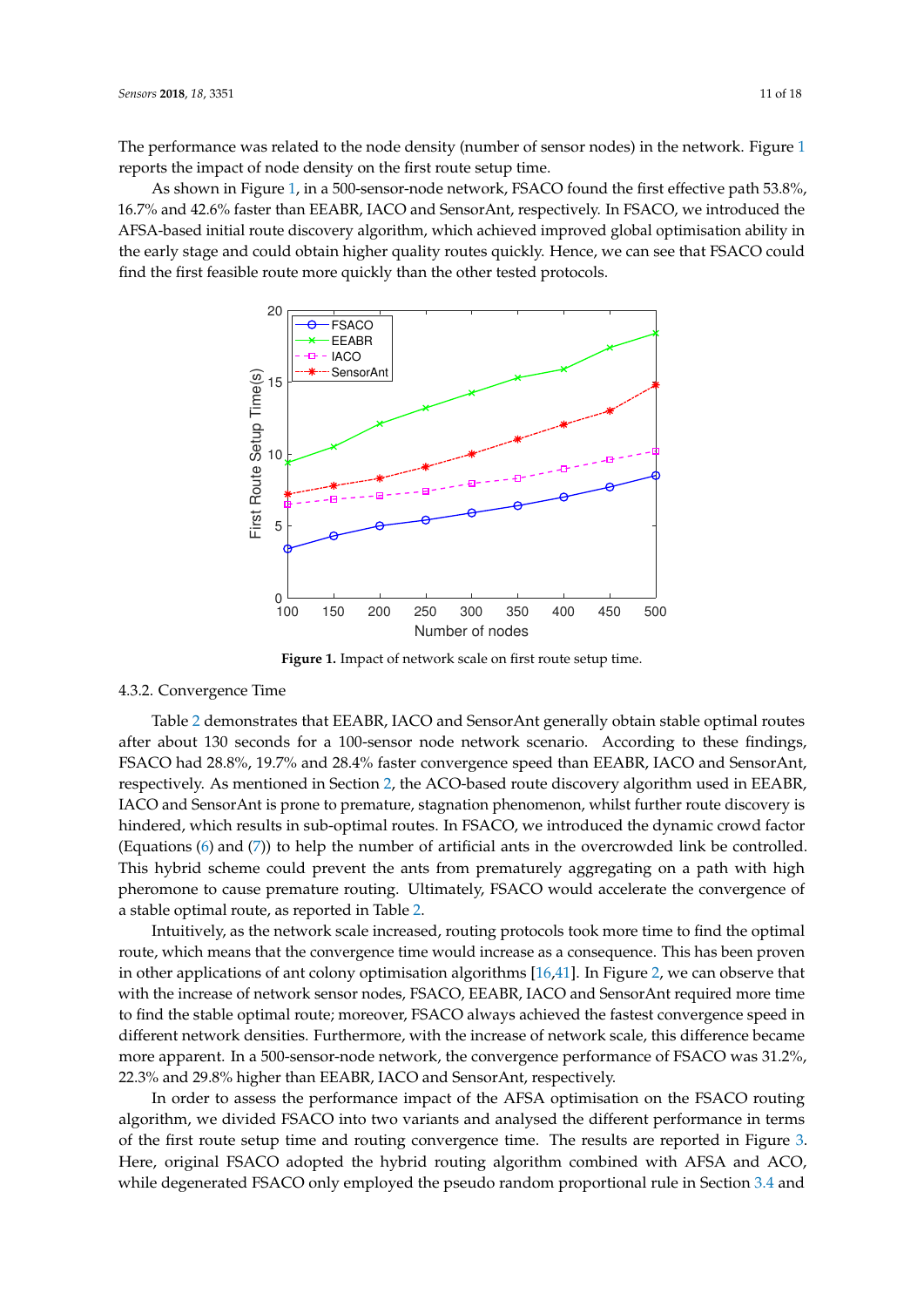global pheromone trail update strategy in Section [3.5.](#page-7-3) Figure [3a](#page-11-1) demonstrates that the original FSACO had a shorter first route setup time than degenerated FSACO under the different node densities. This result proved that AFSA-based initial route discovery could help the routing algorithm find the feasible route to the sink node quickly. Figure [3b](#page-11-1) indicates that original FSACO sped up the routing convergence time over degenerated FSACO due to the hybrid route discovery algorithm. The reason is that the crowd factor in AFSA could effectively prevent the routing algorithm from falling into a local optimum. Furthermore, this effect was more pronounced in large-scale networks.

<span id="page-11-0"></span>

**Figure 2.** Impact of network scale on routing algorithm convergence.

<span id="page-11-1"></span>

(**a**) Comparison of first route setup time between original FSACO with degenerated FSACO



(**b**) Comparison of convergence time between original FSACO with degenerated FSACO

**Figure 3.** Analysis of the impact of Artificial Fish Swarm Algorithm (AFSA) optimisation on the FSACO routing algorithm's performance in different network scales.

# 4.3.3. Energy Consumption

Figure [4](#page-12-0) illustrates the trend of average energy consumption in sampling time. For all simulated routing protocols, it is clear that sensor nodes consumed more energy as the simulation progressed. FSACO indicated improved performance compared with EEABR, IACO and SensorAnt, by 36.8%, 13% and 33.2% improvement at the end of simulation, respectively. It is worth noting that FSACO consumed more energy than other routing algorithms in its initial stage. This was due to the artificial fish flooding in the AFSA-based initial route discovery algorithm, described in Section [3.3,](#page-5-1) which led to extra energy consumption.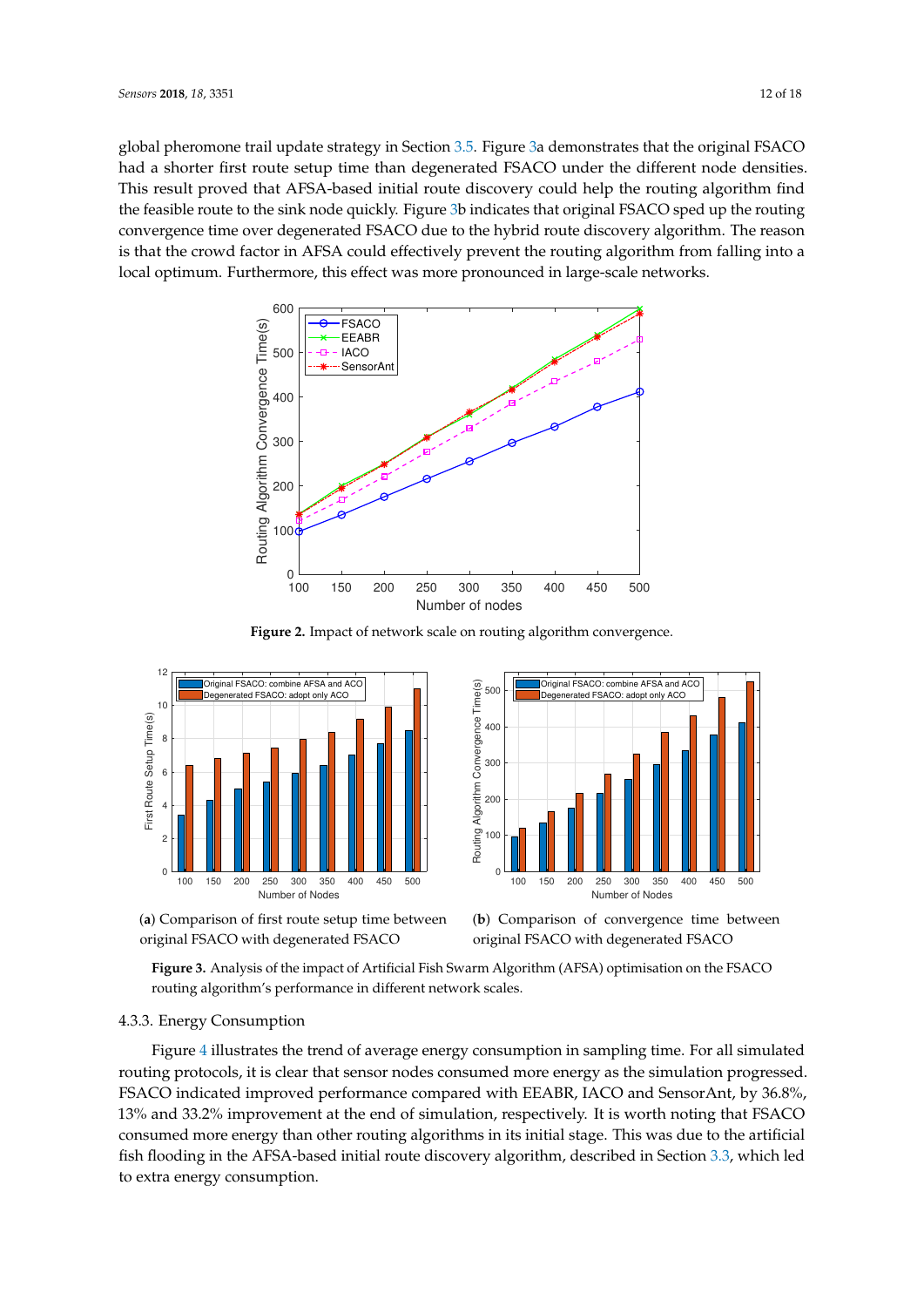<span id="page-12-0"></span>

**Figure 4.** Comparison of energy consumption of FSACO, EEABR, IACO and SensorAnt under a static network scenario with 100 sensor nodes.

## 4.3.4. Energy Standard Deviation

We used the energy standard deviation to evaluate the balanced consumption of energy. More specifically, an energy-efficient routing algorithm should maximise the average remaining energy levels of nodes, but with a small standard deviation to prolong the network lifetime.

<span id="page-12-1"></span>In Figure [5,](#page-12-1) FSACO demonstrates the significant performance improvement by 70.3%, 61.3% and 52.9% over EEABR, IACO and SensorAnt in terms of energy standard deviation, respectively. This result was due to the introduction of the crowd factor in the route discovery phase, which avoided the premature stagnation phenomenon in EEABR, IACO and SensorAnt. As a result, the proposed hybrid routing algorithm in Section [3.4](#page-6-0) helped to balance the consumption of energy in the network and avoid the rapid deterioration of the optimal path.



**Figure 5.** Comparison of the energy standard deviation of FSACO, EEABR, IACO and SensorAnt under a static network scenario with 100 sensor nodes.

#### 4.3.5. Energy Efficiency

Figure [6](#page-13-0) indicates the energy efficiency of routing protocols. The results indicated that the energy efficiency of FSACO was 5.04-times better than EEABR, 1.7-times better than IACO and 1.8-times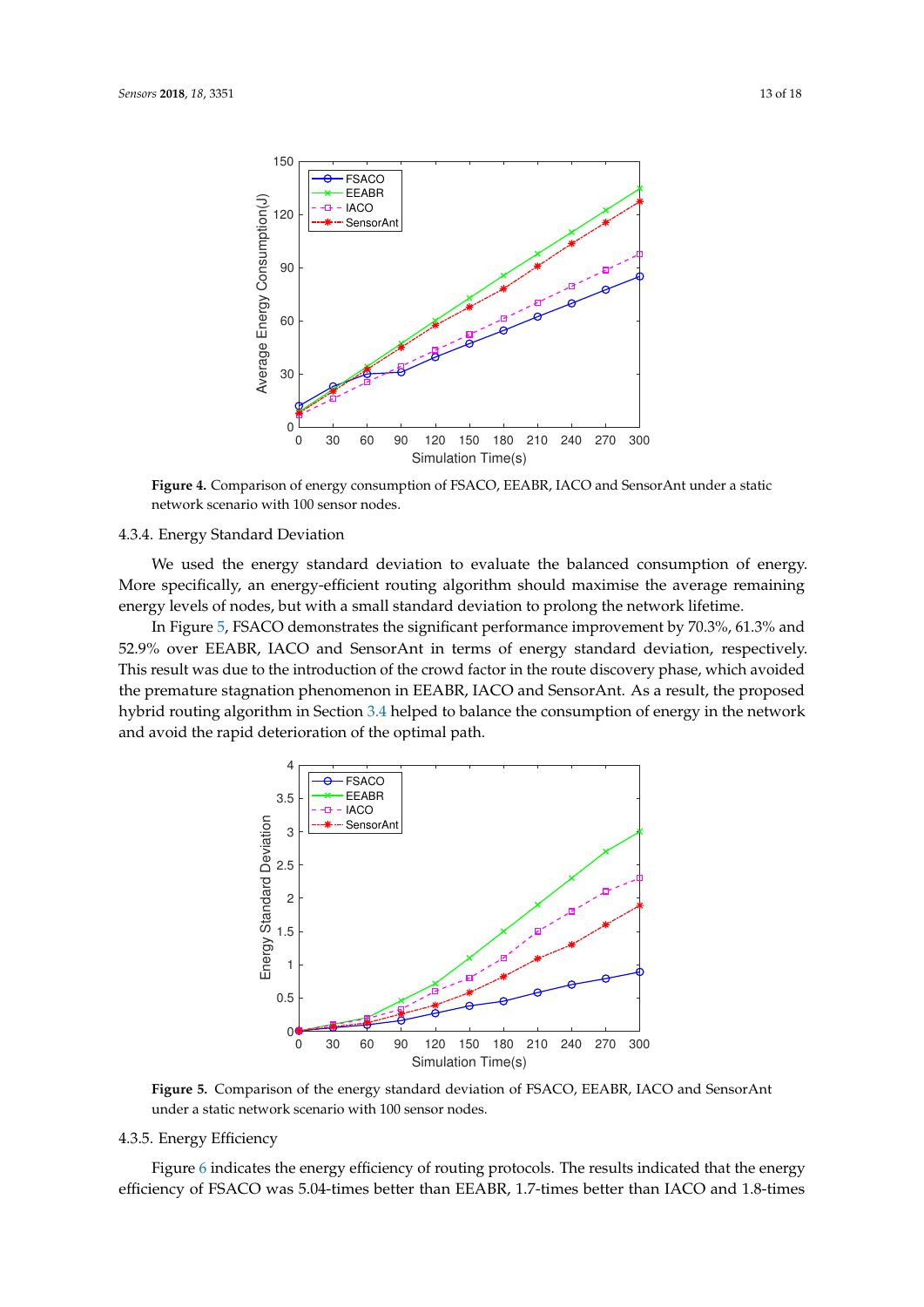<span id="page-13-0"></span>better than SensorAnt. This means FSACO could deliver more sensing data to the sink node, while requiring equivalent energy consumption. The reason is that FSACO could find the initial effective route (i.e., feasible route) to the sink node quickly and the convergence time was less than that of other routing algorithms. This means FSACO could establish a stable optimal route quicker than EEABR, IACO and SensorAnt; hence, FSACO could deliver more sensing data to the sink node during in the same sampling time.



**Figure 6.** Comparison of the energy efficiency of FSACO, EEABR, IACO and SensorAnt under a static network scenario with 100 sensor nodes.

# 4.3.6. Network Lifetime Prediction

<span id="page-13-1"></span>In Section [4.2,](#page-8-3) lifetime prediction is the function of initial energy, average energy consumption and energy standard deviation. Figure [7](#page-13-1) reports a comparison of normalised network lifetime prediction of the network running FSACO, EEABR, IACO and SensorAnt. Due to a lower average energy consumed in FSACO (Figure [4\)](#page-12-0) and a significantly improved performance in the standard deviation (Figure [5\)](#page-12-1), hence, FSACO had a higher expectation in terms of network lifetime. The result obtained from Figure [7](#page-13-1) indicated that FSACO could provide longer network lifetime prediction than that of EEABR, IACO and SensorAnt, respectively.



**Figure 7.** Comparison of network lifetime predication of FSACO, EEABR, IACO and SensorAnt under a static network scenario with 100 sensor nodes.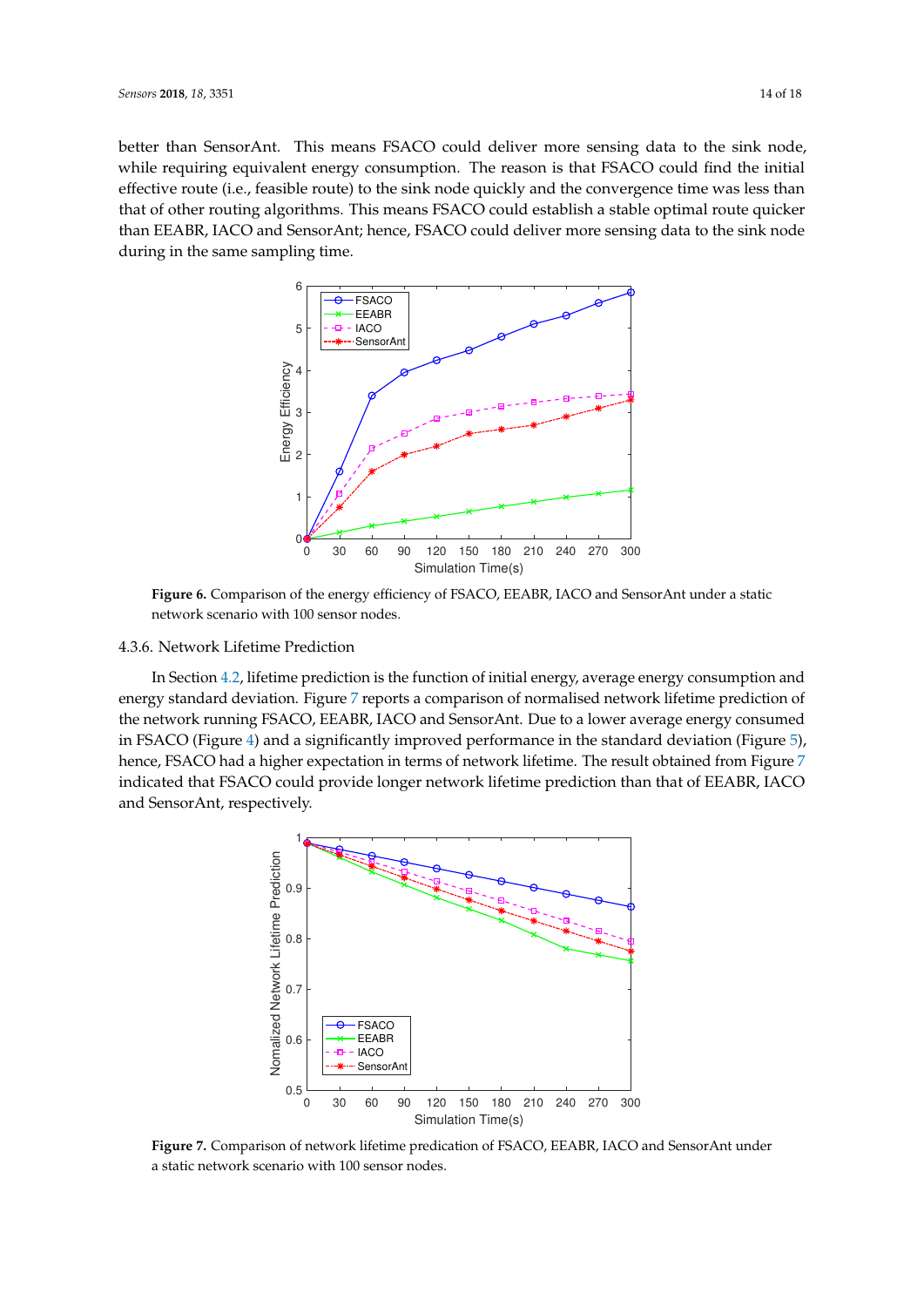#### 4.3.7. Network Throughput

Figure [8](#page-14-1) demonstrates the impact of the proposed algorithms on average network throughput in a static network. The results obtained show that FSACO had better performance when compared with EEABR, IACO and SensorAnt. In the initial stage of route discovery, due to the probabilistic route discovery, the throughput was low. One may notice that the performance tended to be stable after several iterations. For example, FSACO would take about 60 s to reach stability. Moreover, the route establishing time of these algorithms was also very different. The results in the first route setup time and routing algorithm convergence time (Table [2\)](#page-9-0) indicated this phenomenon.

<span id="page-14-1"></span>

**Figure 8.** Comparison of network throughput of FSACO, EEABR, IACO and SensorAnt under a static network scenario with 100 sensor nodes.

In our proposed hybrid FSACO routing algorithm, the data transmission preferred the route with the shorter path as described in Section [3.5.](#page-7-3) Hence, the source node could effectively transmit more sensing data to the sink node.

#### <span id="page-14-0"></span>**5. Conclusions**

ACO-based routing algorithms described in Section [2](#page-1-0) have some common issues due to their intrinsic characteristics. First, due to the inborn defects of the ACO-based routing protocol, the route discovery process is time consuming and cannot find a feasible route to the destination quickly. Second, ACO-based routing protocols are prone to premature, stagnation phenomenon, which hinders their further route discovery.

This paper proposes a hybrid routing algorithm combining AFSA and ACO to solve these issues. We present an AFSA-based initial route discovery to obtain effective feasible routes towards the sink node quickly. The simulation results demonstrate that the algorithm can speed up the time of first route establishment, as well as route discovery convergence time. This performance improvement is more prominent in large-scale networks. Furthermore, to avoid the stagnation phenomenon in ACO-based routing algorithms, FSACO combines the crowd factor in AFSA and the pseudo-random proportional route select model in ACO to propose a hybrid route discovery algorithm. According to the simulations, the dynamic crowd factor can effectively prevent the routing algorithm from falling into a local optimum and find the stable optimal path finally. Furthermore, FSACO presented an improved pheromone update strategy by considering both the energy levels and path length as key metrics when updating the local heuristic value and pheromone trail. The simulation results reported that FSACO showed a significant improvement over EEABR, IACO and SensorAnt in terms of energy efficiency and network lifetime.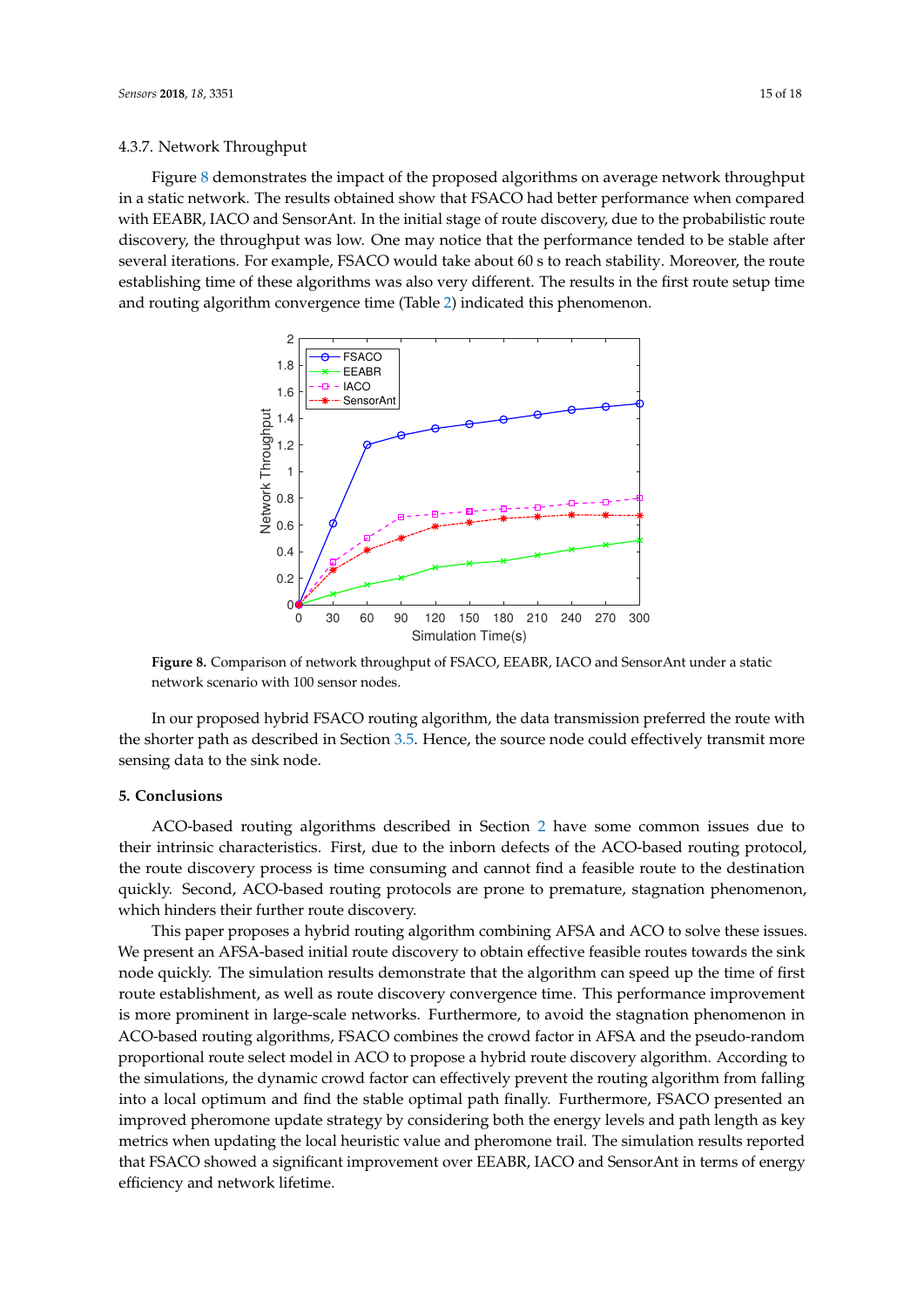All of our results were obtained from simulation evaluation. However, the modelling of network behaviours in a simulation does not always reflect real-world scenarios. More accurate evaluation results can be gained through the implementation in a physical environment. We plan to implement the proposed algorithm on a physical test bed to study the impact of varying conditions on the performance of these algorithms.

**Author Contributions:** Conceptualization, X.L. Methodology, B.K. Project administration, B.K. Supervision, F.M. Writing, original draft, X.L.

**Funding:** This research was funded by the Science Foundation for Youths of Hefei University, grant number 16YQ08RC.

**Conflicts of Interest:** The authors declare no conflict of interest.

# **References**

- <span id="page-15-0"></span>1. Pantazis, N.A.; Nikolidakis, S.A.; Vergados, D.D. Energy-efficient routing protocols in wireless sensor networks: A survey. *IEEE Commun. Surv. Tutor.* **2013**, *15*, 551–591. [\[CrossRef\]](http://dx.doi.org/10.1109/SURV.2012.062612.00084)
- <span id="page-15-1"></span>2. Lin, C.R.; Gerla, M. Adaptive clustering for mobile wireless networks. *IEEE J. Sel. Areas Commun.* **1997**, *15*, 1265–1275. [\[CrossRef\]](http://dx.doi.org/10.1109/49.622910)
- <span id="page-15-2"></span>3. Heinzelman, W.B.; Chandrakasan, A.P.; Balakrishnan, H. An application-specific protocol architecture for wireless microsensor networks. *IEEE Trans. Wirel. Commun.* **2002**, *1*, 660–670. [\[CrossRef\]](http://dx.doi.org/10.1109/TWC.2002.804190)
- <span id="page-15-3"></span>4. Tsiropoulou, E.E.; Mitsis, G.; Papavassiliou, S. Interest-aware energy collection & resource management in machine to machine communications. *Ad Hoc Netw.* **2018**, *68*, 48–57.
- <span id="page-15-4"></span>5. Tsiropoulou, E.E.; Paruchuri, S.T.; Baras, J.S. Interest, energy and physical-aware coalition formation and resource allocation in smart IoT applications. In Proceedings of the 2017 51st Annual Conference on Information Sciences and Systems (CISS), Baltimore, MD, USA, 22–24 March 2017; pp. 1–6.
- <span id="page-15-5"></span>6. Dorigo, M.; Birattari, M. Ant colony optimization. In *Encyclopedia of Machine Learning*; Springer: Berlin, Germany, 2011; pp. 36–39.
- <span id="page-15-6"></span>7. Di Caro, G.; Dorigo, M. AntNet: Distributed stigmergetic control for communications networks. *J. Artif. Intell. Res.* **1998**, *9*, 317–365. [\[CrossRef\]](http://dx.doi.org/10.1613/jair.530)
- <span id="page-15-7"></span>8. Di Caro, G.; Dorigo, M. Ant Colony Optimization and Its Application to Adaptive Routing in Telecommunication Networks. Ph.D. Thesis, Université libre de Bruxelles, Faculté des Sciences AppliquéEs, Brussels, Belgium, 2004.
- <span id="page-15-8"></span>9. Zhang, Y.; Kuhn, L.D.; Fromherz, M.P. Improvements on ant routing for sensor networks. In *International Workshop on Ant Colony Optimization and Swarm Intelligence*; Springer: Berlin, Germany, 2004; pp. 154–165.
- <span id="page-15-9"></span>10. Camilo, T.; Carreto, C.; Silva, J.S.; Boavida, F. An energy-efficient ant-based routing algorithm for wireless sensor networks. In *International Workshop on Ant Colony Optimization and Swarm Intelligence*; Springer: Berlin, Germany, 2006; pp. 49–59.
- <span id="page-15-10"></span>11. Blum, C.; Li, X. Swarm intelligence in optimization. In *Swarm Intelligence*; Springer: Berlin, Germany, 2008; pp. 43–85.
- <span id="page-15-11"></span>12. Li, X.-L. An optimizing method based on autonomous animats: Fish-swarm algorithm. *Syst. Eng.-Theory Pract.* **2002**, *22*, 32–38.
- <span id="page-15-12"></span>13. Li, X. A New Intelligent Optimization-Artificial Fish Swarm Algorithm. Ph.D. Thesis, Zhejiang University, Hangzhou, China, 2003.
- <span id="page-15-13"></span>14. Neshat, M.; Sepidnam, G.; Sargolzaei, M.; Toosi, A.N. Artificial fish swarm algorithm: A survey of the state-of-the-art, hybridization, combinatorial and indicative applications. *Artif. Intell. Rev.* **2014**, *42*, 965–997. [\[CrossRef\]](http://dx.doi.org/10.1007/s10462-012-9342-2)
- <span id="page-15-14"></span>15. Gerla, M.; Tsai, J.T.-C. Multicluster, mobile, multimedia radio network. *Wirel. Netw.* **1995**, *1*, 255–265. [\[CrossRef\]](http://dx.doi.org/10.1007/BF01200845)
- <span id="page-15-15"></span>16. Dorigo, M.; Stützle, T. The ant colony optimization metaheuristic: Algorithms, applications, and advances. In *Handbook of Metaheuristics*; Springer: Berlin, Germany, 2003; pp. 250–285.
- <span id="page-15-16"></span>17. Kar, A.K. Bio inspired computing—A review of algorithms and scope of applications. *Exp. Syst. Appl.* **2016**, *59*, 20–32. [\[CrossRef\]](http://dx.doi.org/10.1016/j.eswa.2016.04.018)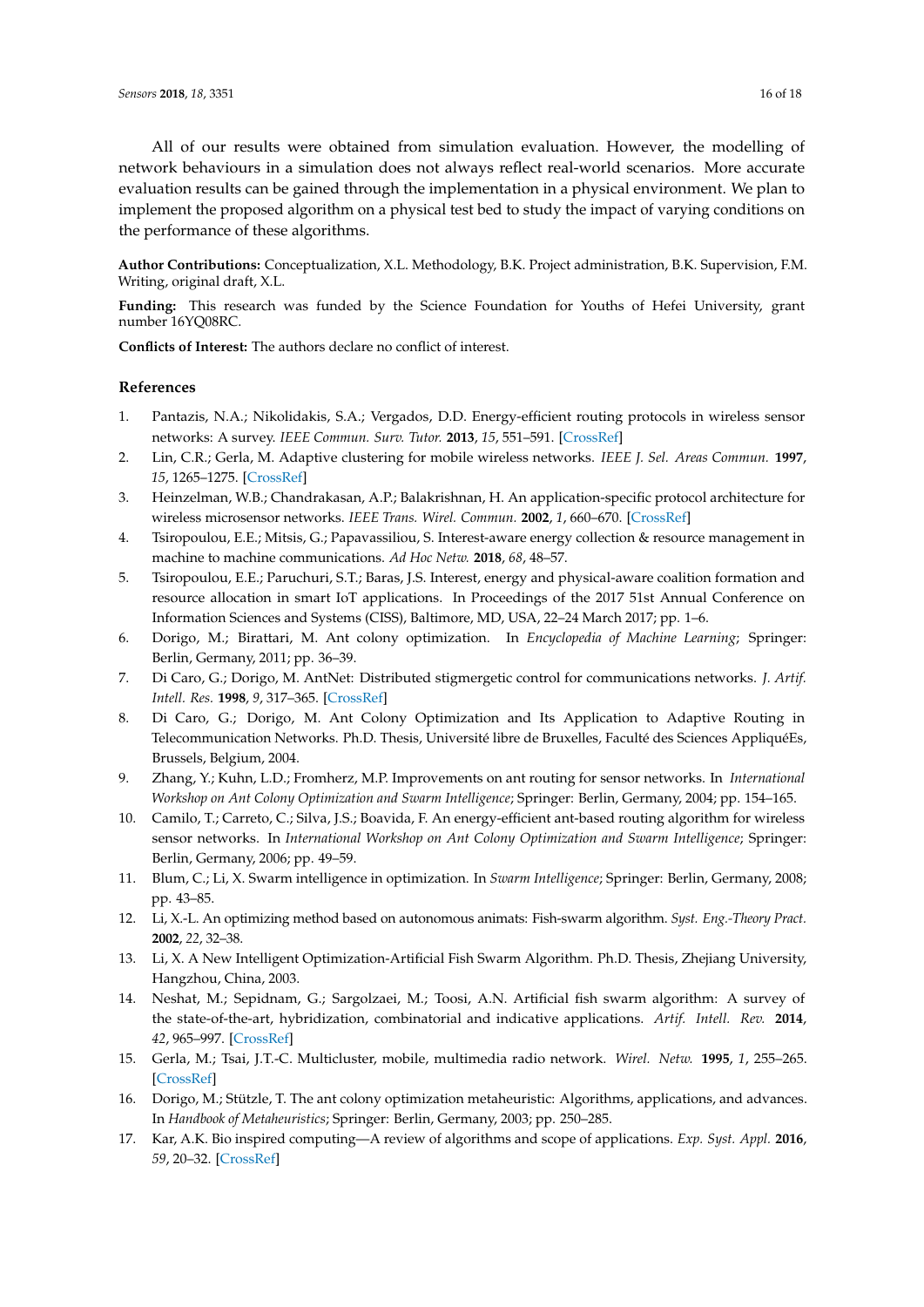- <span id="page-16-0"></span>18. Chang, J.-H.; Tassiulas, L. Maximum lifetime routing in wireless sensor networks. *IEEE/ACM Trans. Netw.* **2004**, *12*, 609–619. [\[CrossRef\]](http://dx.doi.org/10.1109/TNET.2004.833122)
- <span id="page-16-1"></span>19. Habibi, J.; Aghdam, A.G.; Ghrayeb, A. A framework for evaluating the best achievable performance by distributed lifetime-efficient routing schemes in wireless sensor networks. *IEEE Trans. Wirel. Commun.* **2015**, *14*, 3231–3246. [\[CrossRef\]](http://dx.doi.org/10.1109/TWC.2015.2403351)
- <span id="page-16-2"></span>20. Sun, Y.; Dong, W.; Chen, Y. An improved routing algorithm based on ant colony optimization in wireless sensor networks. *IEEE Commun. Lett.* **2017**, *21*, 1317–1320. [\[CrossRef\]](http://dx.doi.org/10.1109/LCOMM.2017.2672959)
- <span id="page-16-3"></span>21. Shamsan Saleh, A.M.; Mohd Ali, B.; Rasid, M.F.A.; Ismail, A. A self-optimizing scheme for energy balanced routing in wireless sensor networks using sensorant. *Sensors* **2012**, *12*, 11307–11333. [\[CrossRef\]](http://dx.doi.org/10.3390/s120811307) [\[PubMed\]](http://www.ncbi.nlm.nih.gov/pubmed/23112658)
- <span id="page-16-4"></span>22. Cheng, D.; Xun, Y.; Zhou, T.; Li, W. An energy aware ant colony algorithm for the routing of wireless sensor networks. In *Intelligent Computing and Information Science*; Springer: Berlin, Germany, 2011; pp. 395–401.
- <span id="page-16-5"></span>23. Mohajerani, A.; Gharavian, D. An ant colony optimization based routing algorithm for extending network lifetime in wireless sensor networks. *Wirel. Netw.* **2016**, *22*, 2637–2647. [\[CrossRef\]](http://dx.doi.org/10.1007/s11276-015-1061-6)
- <span id="page-16-6"></span>24. Liu, X. A novel transmission range adjustment strategy for energy hole avoiding in wireless sensor networks. *J. Netw. Comput. Appl.* **2016**, *67*, 43–52. [\[CrossRef\]](http://dx.doi.org/10.1016/j.jnca.2016.02.018)
- <span id="page-16-7"></span>25. Gajjar, S.; Sarkar, M.; Dasgupta, K. FAMACROW: Fuzzy and ant colony optimization based combined mac, routing, and unequal clustering cross-layer protocol for wireless sensor networks. *Appl. Soft Comput.* **2016**, *43*, 235–247. [\[CrossRef\]](http://dx.doi.org/10.1016/j.asoc.2016.02.019)
- <span id="page-16-8"></span>26. Kaur, S.; Mahajan, R. Hybrid meta-heuristic optimization based energy efficient protocol for wireless sensor networks. *Egypt. Inf. J.* **2018**. [\[CrossRef\]](http://dx.doi.org/10.1016/j.eij.2018.01.002)
- <span id="page-16-9"></span>27. Leabi, S.K.; Abdalla, T.Y. Energy Efficient Routing Protocol for Maximizing the Lifetime in WSNs Using Ant Colony Algorithm and Artificial Immune System. *Int. J. Adv. Comput. Sci. Appl.* **2016**, *7*. [\[CrossRef\]](http://dx.doi.org/10.14569/IJACSA.2016.070315)
- <span id="page-16-10"></span>28. Khoshkangini, R.; Zaboli, S.; Conti, M. Efficient routing protocol via ant colony optimization (ACO) and breadth first search (BFS). In Proceedings of the 2014 IEEE International Conference on Internet of Things (iThings), and IEEE Green Computing and Communications (GreenCom) and IEEE Cyber, Physical and Social Computing (CPSCom), Taipei, Taiwan, 1–3 September 2014; pp. 374–380.
- <span id="page-16-11"></span>29. Rosset, V.; Paulo, M.A.; Cespedes, J.G.; Nascimento, M.C. Enhancing the reliability on data delivery and energy efficiency by combining swarm intelligence and community detection in large-scale WSNs. *Exp. Syst. Appl.* **2017**, *78*, 89–102. [\[CrossRef\]](http://dx.doi.org/10.1016/j.eswa.2017.02.008)
- <span id="page-16-12"></span>30. Raghavan, U.N.; Albert, R.; Kumara, S. Near linear time algorithm to detect community structures in large-scale networks. *Phys. Rev. E* **2007**, *76*, 036106. [\[CrossRef\]](http://dx.doi.org/10.1103/PhysRevE.76.036106) [\[PubMed\]](http://www.ncbi.nlm.nih.gov/pubmed/17930305)
- <span id="page-16-13"></span>31. Gui, T.; Ma, C.; Wang, F.; Wilkins, D.E. Survey on swarm intelligence based routing protocols for wireless sensor networks: An extensive study. In Proceedings of the 2016 IEEE International Conference on Industrial Technology (ICIT), Taipei, Taiwan, 14–17 March 2016; pp. 1944–1949.
- <span id="page-16-14"></span>32. Zungeru, A.M.; Ang, L.-M.; Seng, K.P. Classical and swarm intelligence based routing protocols for wireless sensor networks: A survey and comparison. *J. Netw. Comput. Appl.* **2012**, *35*, 1508–1536. [\[CrossRef\]](http://dx.doi.org/10.1016/j.jnca.2012.03.004)
- <span id="page-16-15"></span>33. Saleem, M.; Di Caro, G.A.; Farooq, M. Swarm intelligence based routing protocol for wireless sensor networks: Survey and future directions. *Inf. Sci.* **2011**, *181*, 4597–4624. [\[CrossRef\]](http://dx.doi.org/10.1016/j.ins.2010.07.005)
- <span id="page-16-16"></span>34. Iyengar, S.S.; Wu, H.-C.; Balakrishnan, N.; Chang, S.Y. Biologically inspired cooperative routing for wireless mobile sensor networks. *IEEE Syst. J.* **2007**, *1*, 29–37. [\[CrossRef\]](http://dx.doi.org/10.1109/JSYST.2007.903101)
- <span id="page-16-17"></span>35. Xiao, J.; Zheng, X.; Wang, X.; Huang, Y. A modified artificial fish-swarm algorithm. In Proceedings of the Sixth World Congress on Intelligent Control and Automation, Dalian, China, 21–23 June 2006; pp. 3456–3460.
- <span id="page-16-18"></span>36. Baba, Y.; Ugweje, O.C.; Koyunlu, G. Development and analysis of a modified Artificial Fish Swarm Algorithm. In Proceedings of the 2017 13th International Conference on Electronics, Computer and Computation (ICECCO), Abuja, Nigeria, 28–29 November 2017; pp. 1–6.
- <span id="page-16-19"></span>37. Awadel-Bayoumy, M.; Rashad, M.; Elsoud, M.; El-dosuky, M. FAFSA: Fast Artificial Fish Swarm Algorithm. *Int. J. Inf. Sci. Intell. Syst.* **2013**, *2*, 60–70.
- <span id="page-16-20"></span>38. Tsai, H.-C.; Lin, Y.-H. Modification of the fish swarm algorithm with particle swarm optimization formulation and communication behaviour. *Appl. Soft Comput.* **2011**, *11*, 5367–5374. [\[CrossRef\]](http://dx.doi.org/10.1016/j.asoc.2011.05.022)
- <span id="page-16-21"></span>39. Adnan, M.A.; Razzaque, M.A.; Ahmed, I.; Isnin, I.F. Bio-mimic optimization strategies in wireless sensor networks: A survey. *Sensors* **2013**, *14*, 299–345. [\[CrossRef\]](http://dx.doi.org/10.3390/s140100299) [\[PubMed\]](http://www.ncbi.nlm.nih.gov/pubmed/24368702)